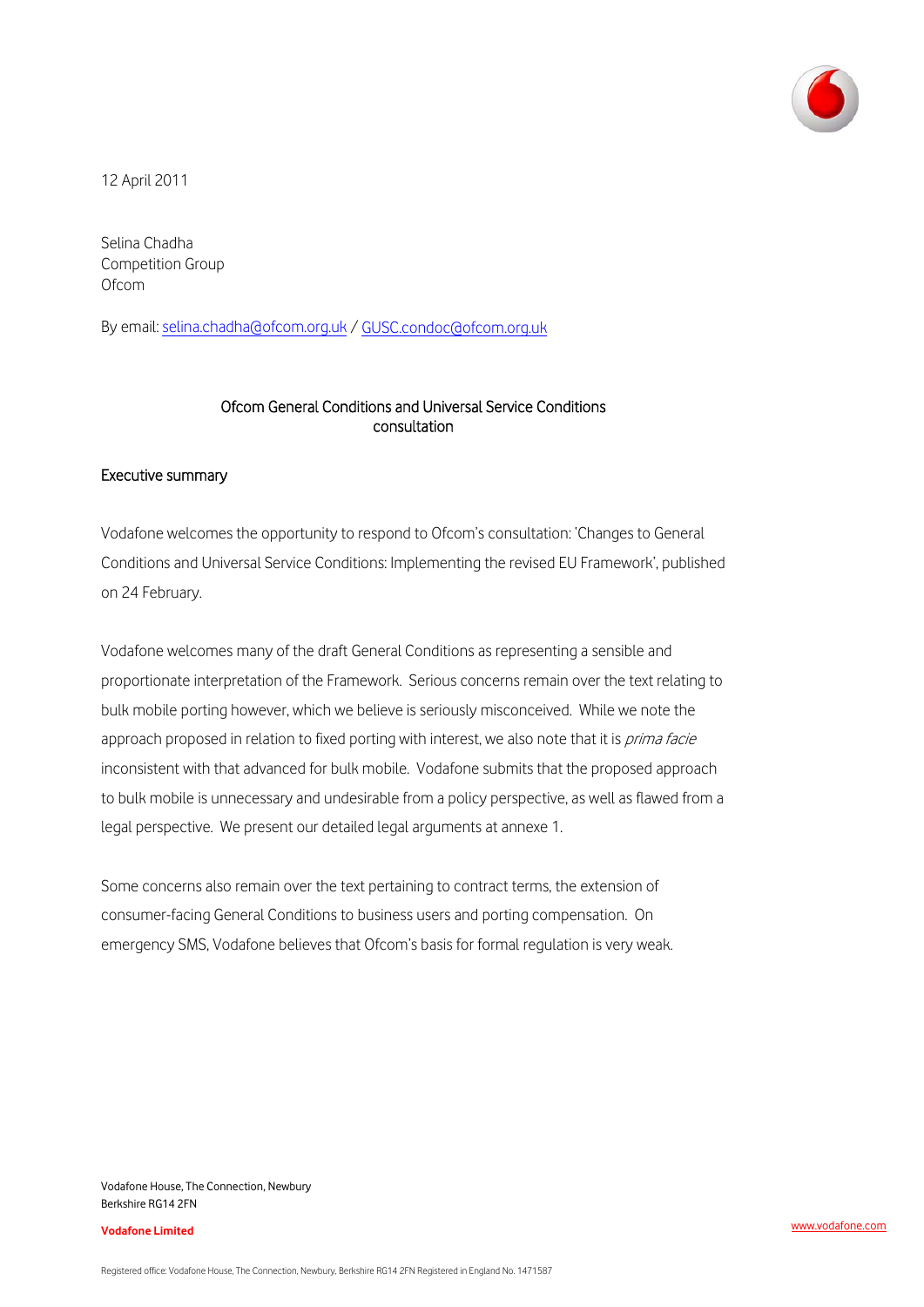### **Questions**

Q1. Do you agree with our proposed approach to definitions?

No objection.

Q2. Do you agree with our proposal to add CEPT to the list of standardisation bodies?

No objection.

1

Q3. Do you agree with our proposals to extend the requirements of GC3 beyond 'fixed locations' and to require CPs to 'take all necessary measures' to maintain their networks and services and access to emergency services?

Vodafone already takes all necessary measures to ensure the fullest possible availability of its network and takes all necessary measures to ensure uninterrupted access to the emergency services, so we have no objection to the new text. Vodafone welcomes Ofcom's necessary clarification that: "To ensure proportionality, any assessment of "all necessary measures" will need to take into account the costs and benefits of maintaining availability in the context of the network or service in question"[1](#page-1-0) .

Q4. Do you agree with our proposals for emergency call numbers - which includes amending the definition of CP and requiring that location information is provided free of charge, as soon as the call reaches the emergency organisations and is accurate and reliable (in line with our proposed high level criteria)?

Vodafone already provides accurate and reliable cell ID information to the emergency services free-of-charge and as soon as the call reaches the emergency organisation. Therefore Vodafone has no objection to the new text.

<span id="page-1-0"></span><sup>1</sup> Ofcom General Conditions and Universal Service Conditions consultation, February 2011, paragraph 5.7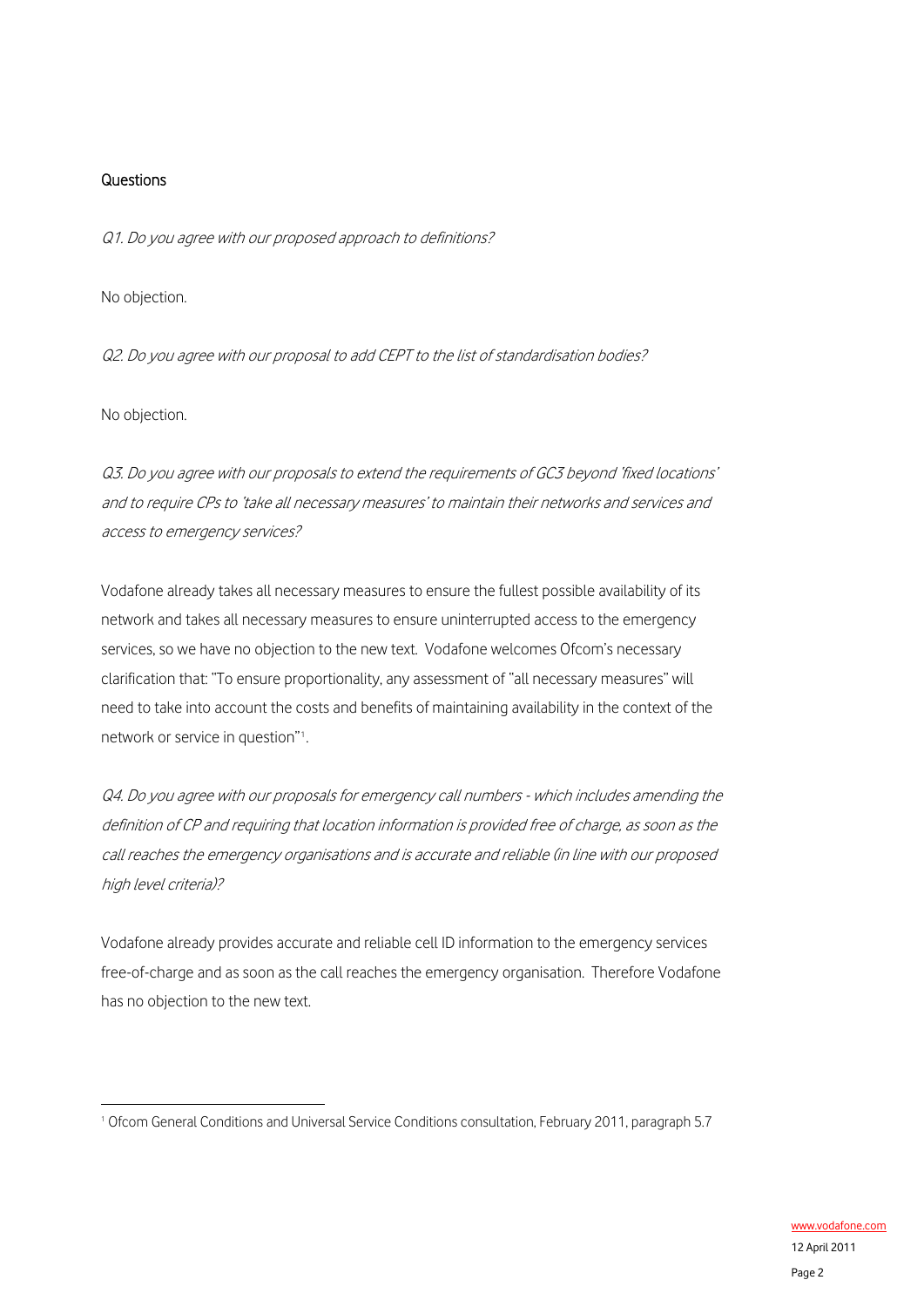Ofcom mentions the Zone Code, which can be used by emergency organisations to identify the geographic region in which the call was originated, and that in 'exceptional circumstances' it may be provided instead. This is a helpful reference as the provision of cell ID information is not possible for national roamers and inbound roamers as we do not have access to the other networks' Home Location Registers (HLRs). As Ofcom is aware, such access would present significant legal, technical and security questions.

Vodafone will engage in Ofcom's future, separate consultation on the creation of a more detailed set of accuracy and reliability criteria. Vodafone would stress that developments must be:

- proportionate
- technically feasible
- deployable (i.e. usable, wanted and affordable to the emergency organisations)
- available to all (i.e. not a location technology on a minority of handsets)
- practical (i.e. a technology which allows the network to locate a caller in an emergency – not a technology which is usually deactivated at a handset level)

Q5. Do you agree with our proposed approach to contract related requirements relating to the provision of additional information, the length of contracts and the conditions for termination?

Taking the four main elements in turn:

a. Contracts will have to provide additional specific information to consumers, and such information will also have to be made available to other end-users on request

> Vodafone is continuously seeking to ensure that its contracts with customers are as clear and concise as possible. This is why Vodafone sought and has obtained the Plain English Crystal Mark for both its consumer pre-pay and postpay airtime agreements.

> In order to ensure that our airtime agreements remain as clear and concise as possible, Vodafone would urge Ofcom to confirm that the information required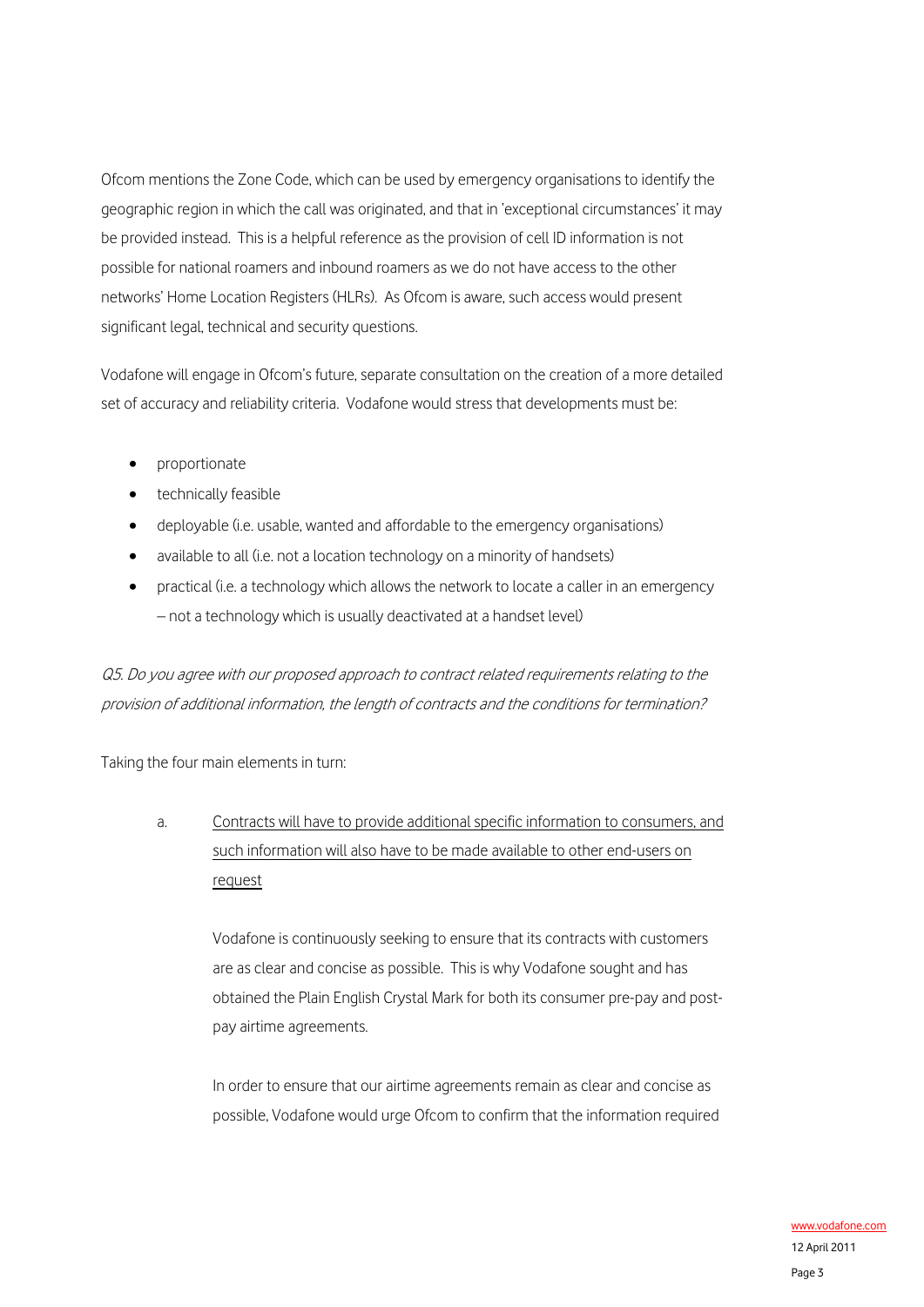by GC 9.2 can be incorporated by reference into the consumer's contract – i.e. the information itself can appear on the Vodafone website provided that the customer's contract states where it can be found and that such information can be legally enforced through the customer's contract.

Vodafone does question how useful some of the 'additional specific information' will be in reality. For example, it is hard to see how covering the "action that might be taken by the CP in reaction to security or integrity incidents or threats and vulnerabilities"<sup>[2](#page-3-0)</sup> could be properly encapsulated in a contract and how it could be useful to the vast majority of consumers. A real concern is that genuinely useful information gets swamped by a huge amount of mandated-by-regulation small-print to the detriment of clarity of consumer information.

The requirement 'to actively communicate this new information'<sup>[3](#page-3-1)</sup> is a concern in terms of customer experience, resource and cost. We are not convinced that customers need or would want to be 'actively communicated with' on this new information and are concerned that it could degrade our ability to handle genuine customer enquiries by tying up resource unnecessary.

It is also the case that some of our customers do not want to hear from us – they do not wish to receive any information from us. Whilst we have a regulatory 'get out clause' that we are under an obligation, it is still the network that has to deal with the consequences of a customer who does not want to be contacted being contacted with information that is neither of use nor interest to him.

<u>.</u>

<span id="page-3-1"></span><span id="page-3-0"></span><sup>2</sup> Op. cit., 7.5 (final bullet)

<sup>3</sup> Op. cit., 7.8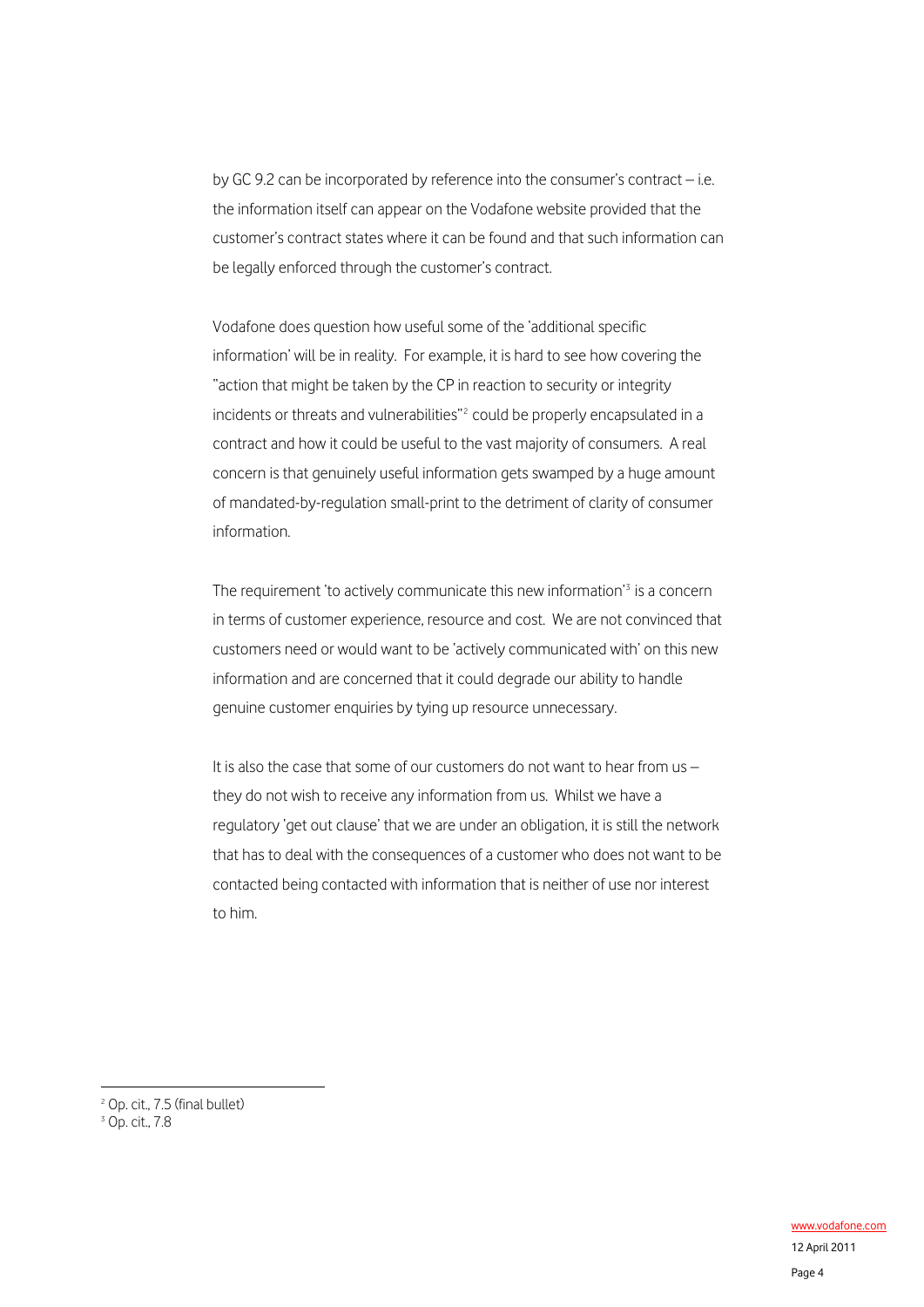b. Subscribers must be able to withdraw from contracts penalty-free following a notice of proposed contract modifications. Additionally, Ofcom should be able to specify the format of such notifications

Vodafone has no objection to this on the basis that the threshold of 'material detriment' remains.

c. The maximum term of initial contracts will be 2 years for consumers and all users must be offered an option to contract for a maximum duration of 12 months

> Vodafone accepts Ofcom's interpretation that this requirement should mean that communications providers should have a single entry-level 12 month contract and that the obligation does not extend to all, notably high-end, devices.

d. Contract termination conditions and procedures for termination must not act as a disincentive to end-users from switching their providers

Vodafone does not 'disincentivise' switching. The market is already highly competitive, with switching being quick and simple – and marked by consumer satisfaction.

Q6. Do you agree with our proposals to ensure equivalent access to the emergency services for disabled users and to mandate the provision of Emergency SMS?

Vodafone and the other mobile networks already offer an emergency SMS service for customers who are deaf, seriously hard of hearing or speech-impaired. This service, set up on a voluntary basis in 2009<sup>[4](#page-4-0)</sup>, is national, free-to-caller and across all mobile networks. It was set up under the auspices of the 999 Liaison Committee of the Department for Communities and Local Government, which involves representatives of the emergency services, the relevant

<span id="page-4-0"></span><sup>&</sup>lt;sup>4</sup> See [www.emergencysms.org.uk](http://www.emergencysms.org.uk/) for more information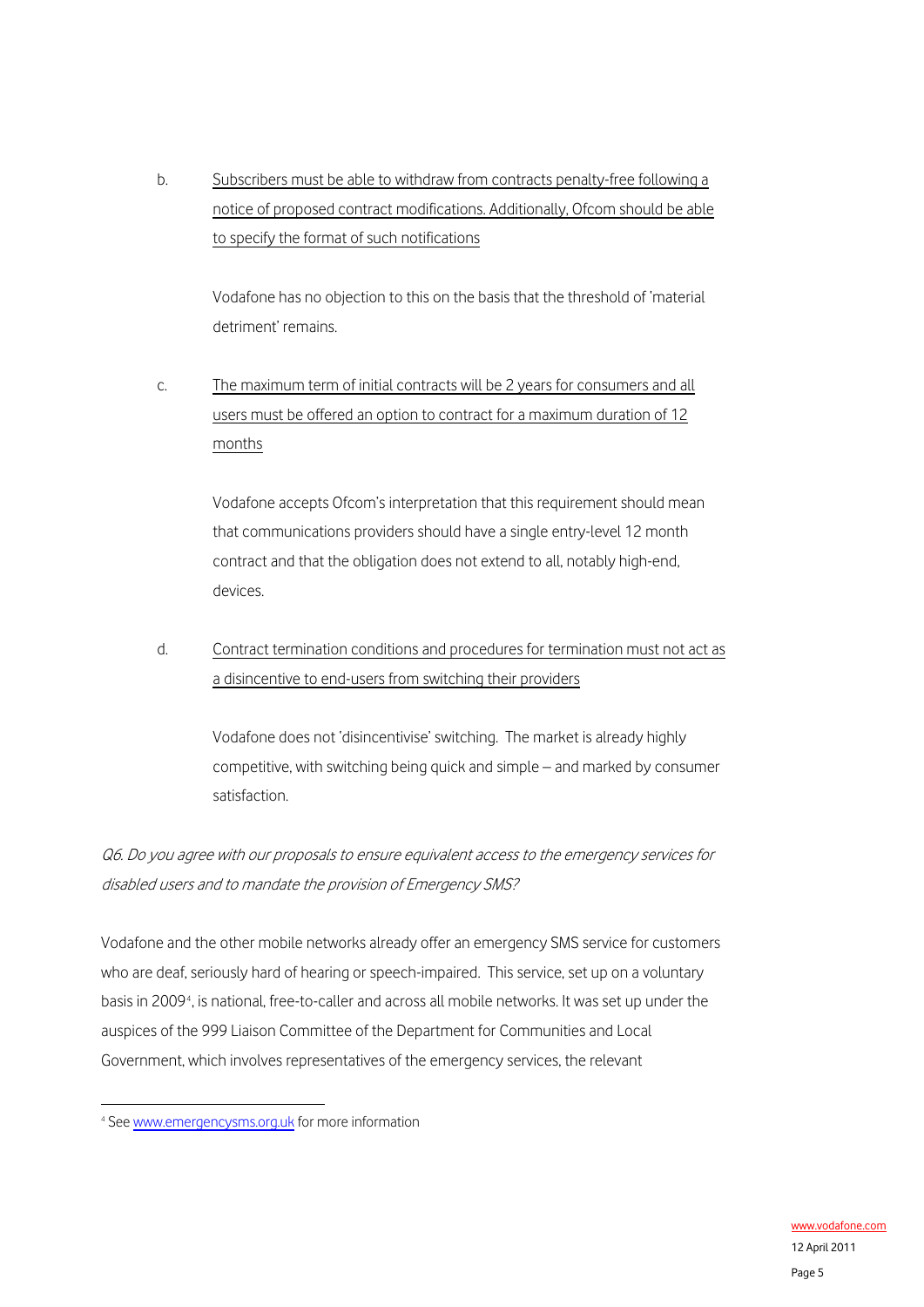organisations representing disabled users, the networks handling emergency calls (principally BT and Cable and Wireless) and the mobile network operators.

The setting up of the service required some considerable debate and not inconsiderable good will from all parties concerned, given that SMS is not a technology that lends itself to emergency situations and that there exists the alternative, mandated text relay solution. The SMS 999 service recognised however that there are those who are unable to make a voice call and that text relay has a low take-up.

Vodafone would question Ofcom's observation that: "There is significant consumer benefit in making the scheme compulsory". Vodafone fails to see these benefits, given SMS 999 is already a national, free-to-use, cross-network scheme and will continue to be so.

By making SMS 999 mandatory we believe that Ofcom also opens up the obligation to provide the service on 112. As Ofcom will be aware, 112 is not a well-known number in the UK, whereas knowledge of 999 is near universal (the only number that has such status). The only practical benefit of having the emergency services available on 112 is that citizens of other European states can access the emergency services by using the same number as at home<sup>[5](#page-5-0)</sup>. As access to SMS 999 is, by necessity, by registration only however the benefit of having 112 open will be practically nil.

Whilst adding 112 to 999 as an emergency access number by SMS should not cause any serious problems, it is creating an obligation without obvious benefit. Vodafone would add that care must be taken with the deployment of 112; almost all calls to 112 in the UK are mistaken, accidental or hoax calls tying up valuable time and resource that could be used on genuine emergency calls.

Vodafone would conclude by welcoming Ofcom's confirmation that the registration system should be kept in place. This is absolutely essential to its continuing successful operation. Vodafone also welcomes Ofcom's recognition that the Limited Service State (LSS) specification

<span id="page-5-0"></span><sup>1</sup> <sup>5</sup> Even for other European citizens, European Commission research revealed in 2008 that only 22% of Europeans surveyed recognised 112 as a pan-European number for emergency services ([http://ec.europa.eu/cyprus/news/emergency\\_number112\\_en.htm\)](http://ec.europa.eu/cyprus/news/emergency_number112_en.htm). The figure for the UK is 8%.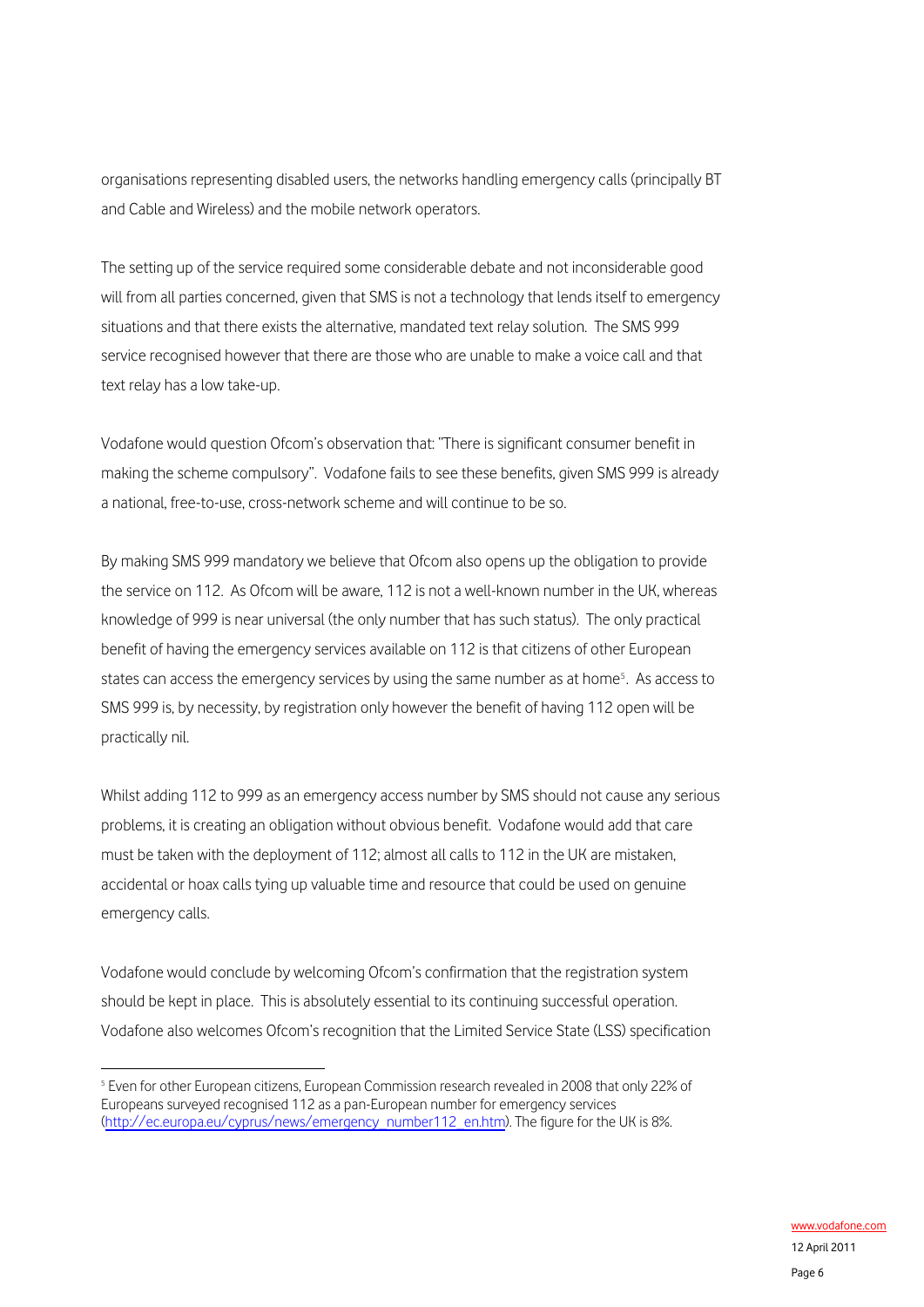does not exist for SMS and therefore that subscribers will not be able to 'roam' off their own network.

Q7. Do you agree that given the existing measures that are in place to help disabled users to access 116XXX services, it is not necessary to make further changes to GC15 in this respect?

Yes.

Q8. Do you agree with our proposals on conditions for transferring the rights of use of telephone numbers and also for granting their use for a limited period of time?

No objection.

Q9. Do you agree with our proposals on the one working day requirement in relation to bulk mobile ports and in relation to fixed porting? If not, please explain why?

No, we do not agree with Ofcom's proposals in relation to bulk mobile ports which we believe are seriously misconceived. While we note the approach proposed in relation to fixed porting with considerable interest, we also note that it is *prima facie* inconsistent with that advanced for bulk mobile.

Vodafone respectfully submits that the proposed approach to bulk mobile is unnecessary and undesirable from a policy perspective as well as flawed from a legal perspective (see annexe 1). In contrast with Ofcom's approach to consumer mobile, there is not even a hint of any costbenefit analysis to ensure the over-arching requirement of proportionality is met. In any event, even if there were any demand for it, next day bulk porting is impracticable to implement by 25 May 2011.

For all these reasons, and as discussed further below, we strongly urge Ofcom to reconsider its approach.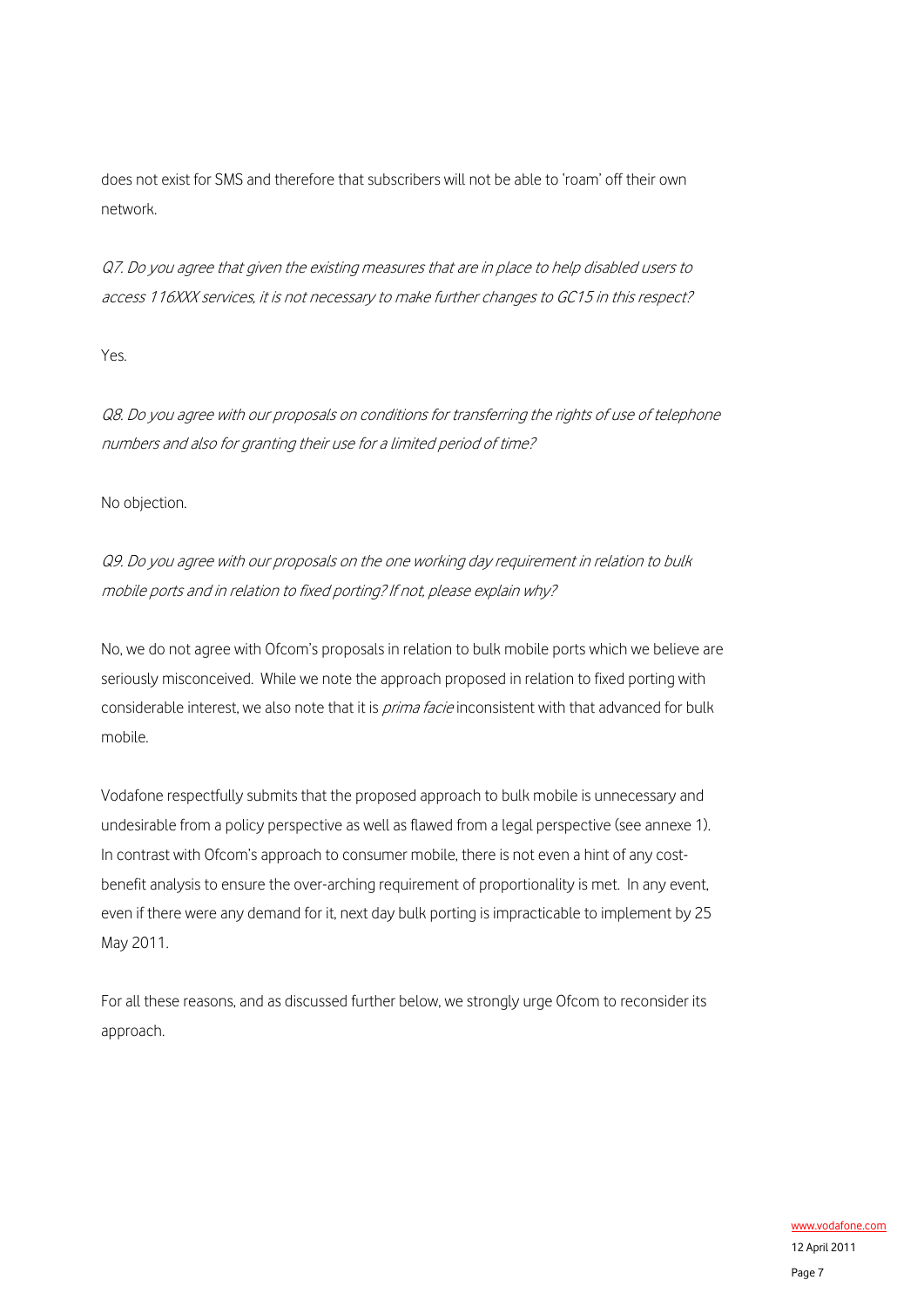### No evidence of customer demand

Ofcom acknowledges that service continuity and advance planning is far more important to business customers than speed for its own sake, and that the current process is effective in meeting customer needs.

"In order to ensure a seamless transfer (i.e. minimising loss of service), businesses undertaking bulk ports of this type will probably want to ensure that on the day of the switch, all logistical requirements to facilitate the port have been completed and that SIM cards and handsets have been distributed to employees in advance. The planning for a bulk port, potentially involving hundreds or even thousands of numbers, is therefore a detailed logistical exercise that can take a number of weeks (or months) to plan and is usually tied in with contractual periods which are known well in advance.

The current bulk process seems to adequately support business subscribers requirements, even though this currently takes longer than the non-bulk process. The available evidence suggests that business subscribers are more interested in knowing when exactly porting will take place and a smooth migration process, rather than completing the port process in a shorter time frame."[6](#page-7-0)

Nevertheless, in spite of this clear acknowledgement that the logistical challenges are real and that there is no current problem, Ofcom suggests that bulk porting rules must be amended to meet the 'one working day' requirement.

#### Inconsistent treatment of fixed and mobile

The essential problem is that Ofcom proposes to take a completely different and unjustified approach to the application and interpretation of the 'one day' requirement in relation to mobile porting, including bulk mobile, than for fixed porting.

<span id="page-7-0"></span><sup>6</sup> Op. cit., 10.27 - 10.28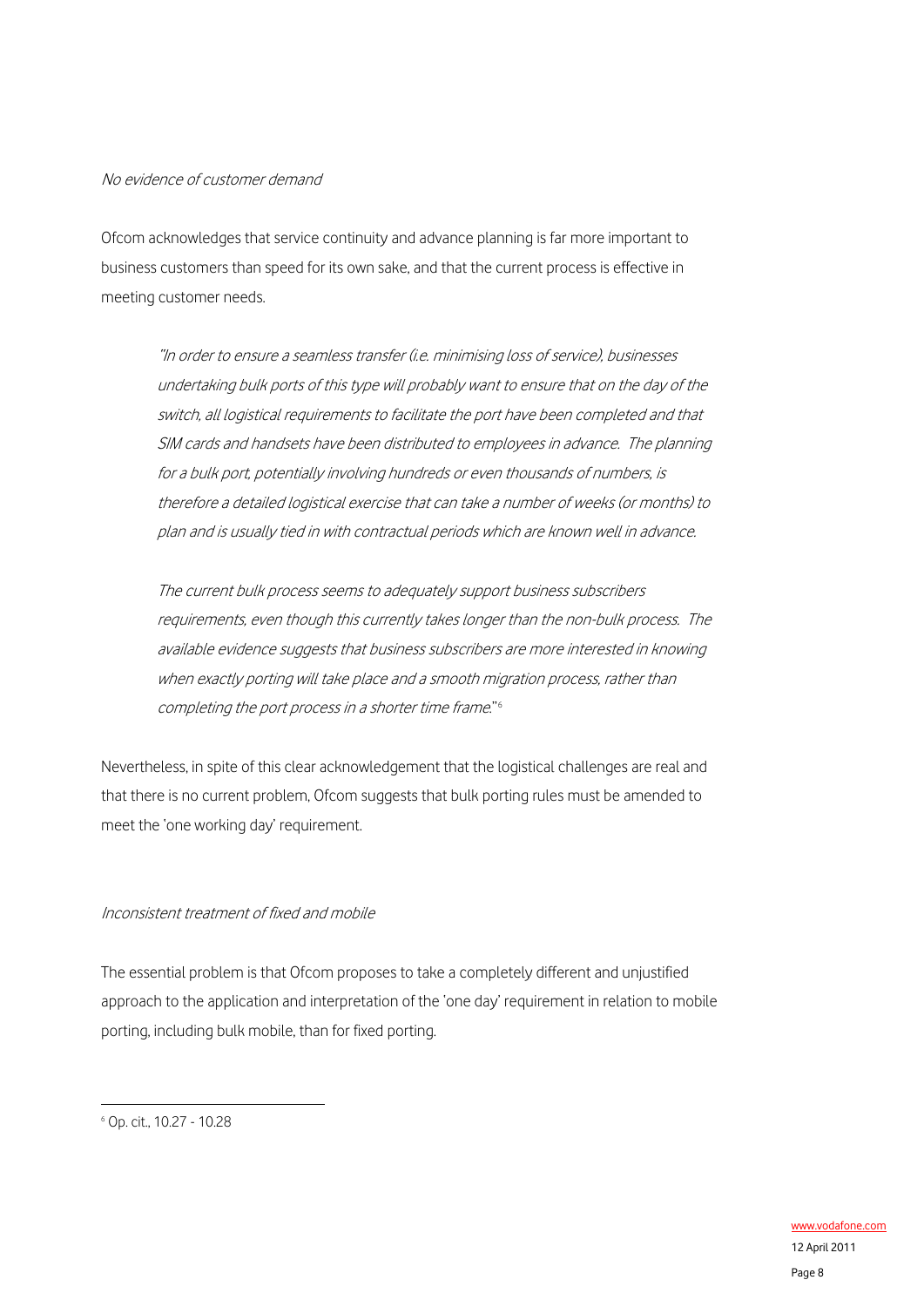For mobile, Ofcom proposes that the 'one day' clock starts ticking from the moment the customer submits their PAC to the GP, which Ofcom interprets as the 'conclusion of an agreement' to port.<sup>[7](#page-8-0)</sup> For fixed porting, by contrast, the customer's agreement with the gaining provider to port their number apparently has no bearing whatsoever on the operation of the 'one day' requirement. Ofcom states:

"Our interpretation of the Directive is that once an agreement to port has concluded, the one working day requirement must commence from that point. In relation to fixed porting, this point must necessarily be after the consumer protection/verification measures have been competed and any necessary line provisioning has taken place.

Therefore, we propose that the one working day port requirement applies from the point that the request for activation has been made by the GP to the LP i.e. after the consumer protection steps and line provisioning have been completed. Where the port date has been fixed, the one working day porting requirement would apply from the time of day on the agreed port date that the activation process is usually commenced by the GP and the LP (and where relevant, the RH). For example, for non-geographic number portability, the scheduled time for a port activation is 00.01 on the day of the port and will take place between 00.01 and 04.00 depending on the queue."<sup>8</sup> (Emphasis added)

It is plain from this account that in reality there is no prospect of a fixed customer being able to port their number 'next day' as is the case for consumer mobile. Rather, the customer's agreement with the gaining provider results in the establishment of a default port date in a fortnight's time. It is the *activation of the number on the new network* that takes place within one working day, but the elapsed time *measured from the customer's agreement with the GP* is considerably longer.

Ofcom is quite explicit on this point, stating:

"Therefore, our proposed approach for fixed is that it is the port activation that must take place within one working day from when the GP requests activation from the LP. The

<u>.</u>

<span id="page-8-0"></span><sup>7</sup> Op. cit.,10.29

<span id="page-8-1"></span><sup>8</sup> Op. cit., 10.39-10.40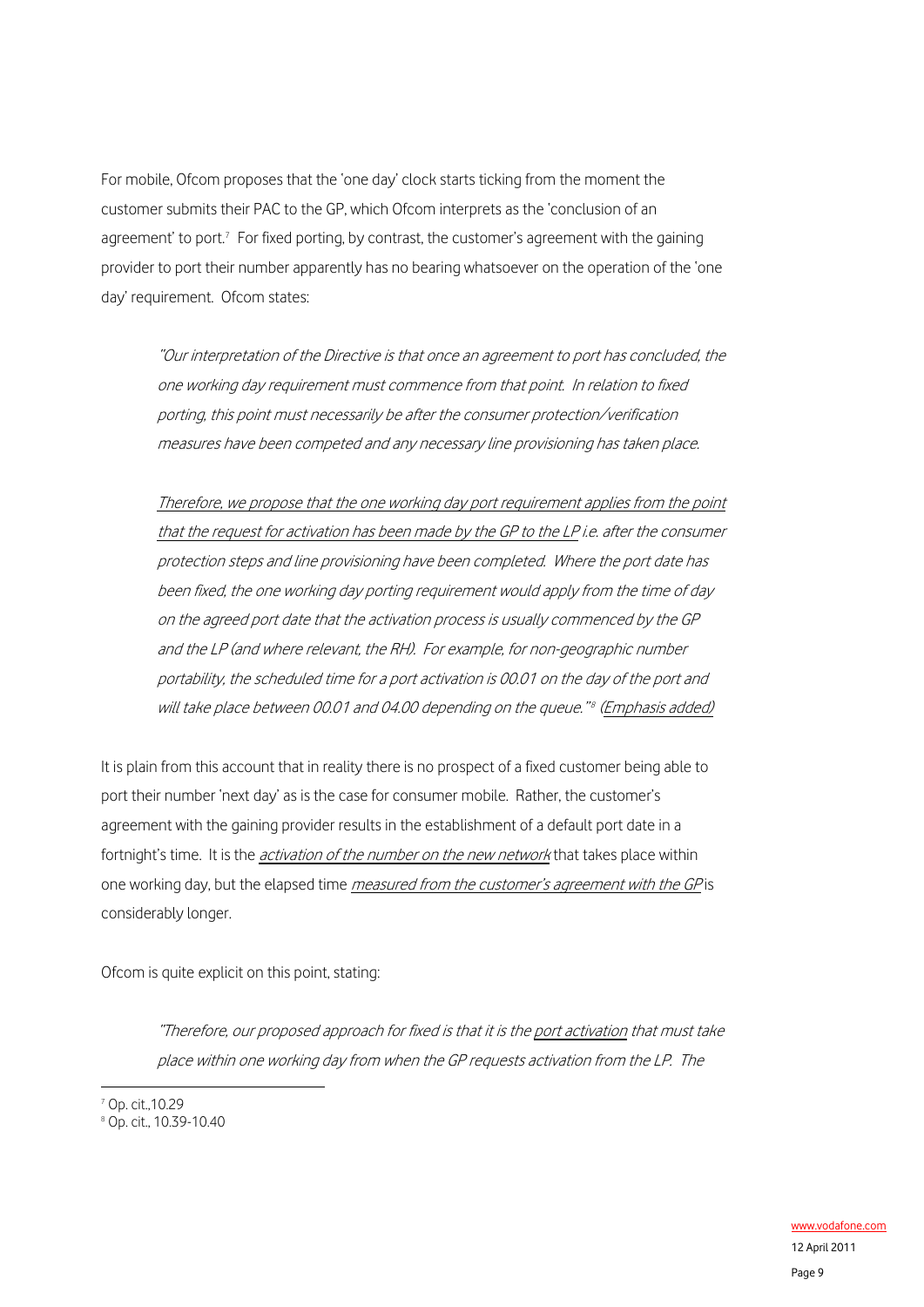proposed modifications to GC18 in relation to fixed porting are set out in Annex 7."[9](#page-9-0) (Original emphasis)

#### No objective justification

Ofcom's attempt to reconcile and rationalise its approach to fixed with its previous quite different approach to mobile cannot disguise that what it proposes for fixed porting is completely at odds with its previous reasoning for why mobile porting obligations should be triggered by customer submission of the PAC. Vodafone recalls that Ofcom previously asserted that this approach was appropriate on the grounds that porting is a customer right.

As Vodafone has previously observed, terminological distinctions between so-called 'gaining provider led' and 'losing provider led' processes are of no assistance in this regard. From the point that the customer has their PAC, the mobile porting process is 'gaining provider led'. There is simply no justification for saying that in the case of mobile, next day porting has to be interpreted as being triggered by the customer's agreement with the gaining provider while for fixed porting it is clearly not. A customer's agreement with a new provider and a new provider's agreement with an old provider are plainly not the same thing.

While we agree with Ofcom's statement that "the existing fixed porting processes are not without issues"[10](#page-9-1) and may merit review, we also recognise that no serious reform is practically possible by the 25 May 2011 deadline for implementation of the new framework. Moreover, we agree that Ofcom's common sense interpretation and approach in relation to fixed porting is perfectly compatible with the revised Article 30. We strongly disagree, however, that Ofcom's peculiar and idiosyncratic interpretation in relation to mobile is correct or appropriate, and that its hands are somewhat tied in relation to bulk porting despite the clear practical difficulties and risk of perverse policy outcomes identified.

<span id="page-9-0"></span>9 Op. cit., 10.44

<u>.</u>

<span id="page-9-1"></span><sup>10</sup> Op. cit., 10.18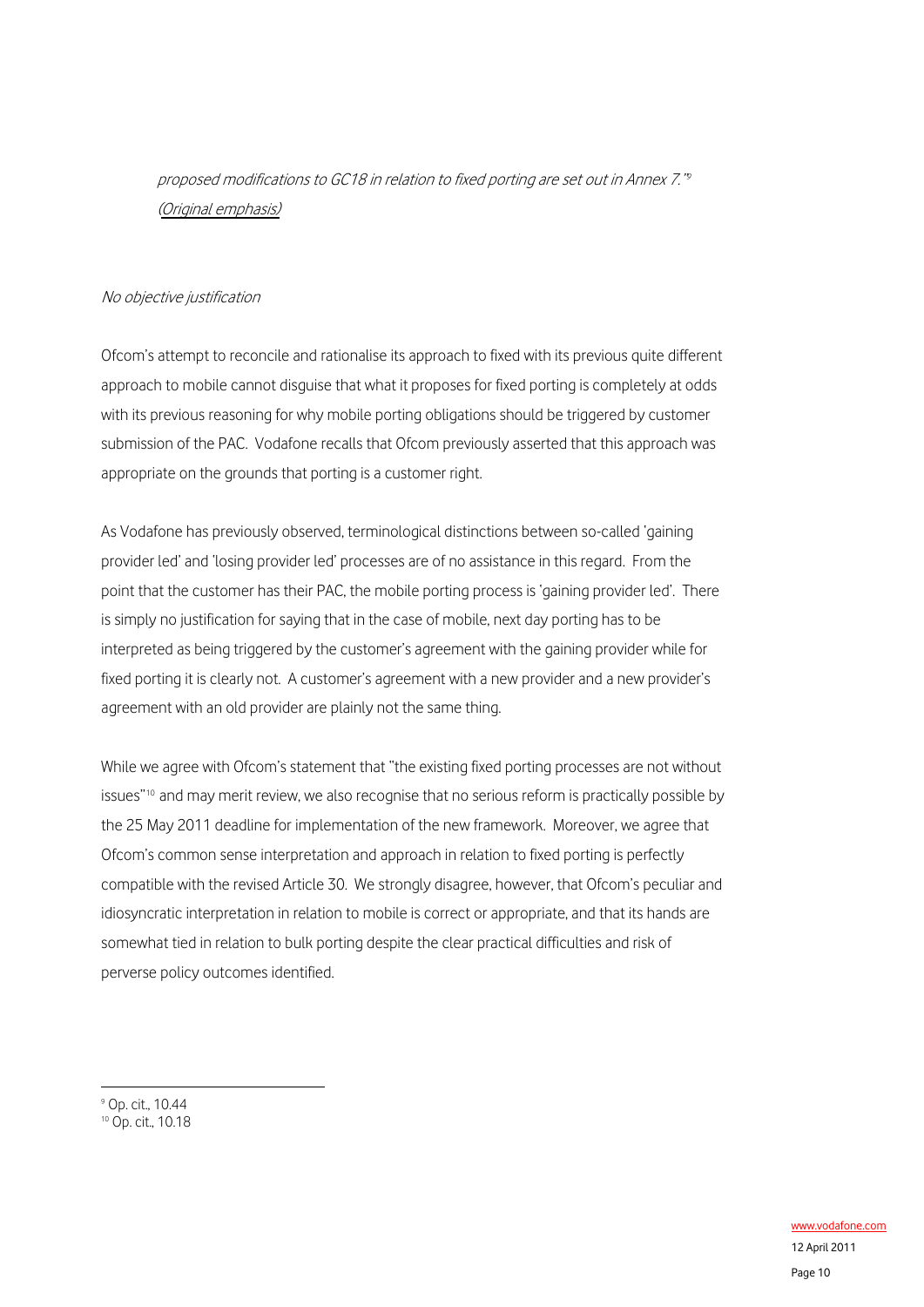Our conclusion is that Ofcom should align its approach to bulk mobile with its approach to fixed porting rather than compounding the difficulty it has already caused through its flawed approach to consumer mobile.

#### Risk of consumer harm

To understand the folly of the approach Ofcom advances for bulk mobile, one need only recall the practical consequences of porting a number the day after submission of a PAC code but before other necessary planning and logistical arrangements have been put in place. As noted, Ofcom openly acknowledges that it is not possible to complete other essential aspects of customer provisioning within one working day. If numbers were nevertheless ported the day following submission of a PAC but before the customer has the necessary handsets and SIMs to make use of the number, the inevitable result is service interruption – the very opposite of a seamless customer experience.

Ofcom's commentary suggests that, to some extent at least, it recognises these difficulties. However, its further remarks about how its proposals might be interpreted and what it does and does not expect to happen in practice are contradictory and incoherent.

On one hand, Ofcom suggests that customers should have the option to choose a later port date if they want and can agree that with the GP without offending the 'one day' requirement.

"As we stated in our April and July 2010 statements on mobile number portability (for non bulk mobile numbers) last year, the consumer may requests an alternative port date that is later than the default date if they so chose. We believe this should apply equally to bulk ports i.e. MNOs and the subscriber in this instance would be able to agree an alternative port date. We recognise the logistical requirements, such as the distribution of SIM cards and handsets, associated with a large number of ports and believe this approach provides the flexibility for subscribers and GPs to agree an alternative port date to ensure a seamless migration occurs"<sup>[11](#page-10-0)</sup>

<span id="page-10-0"></span><sup>11</sup> Op. cit., 10.30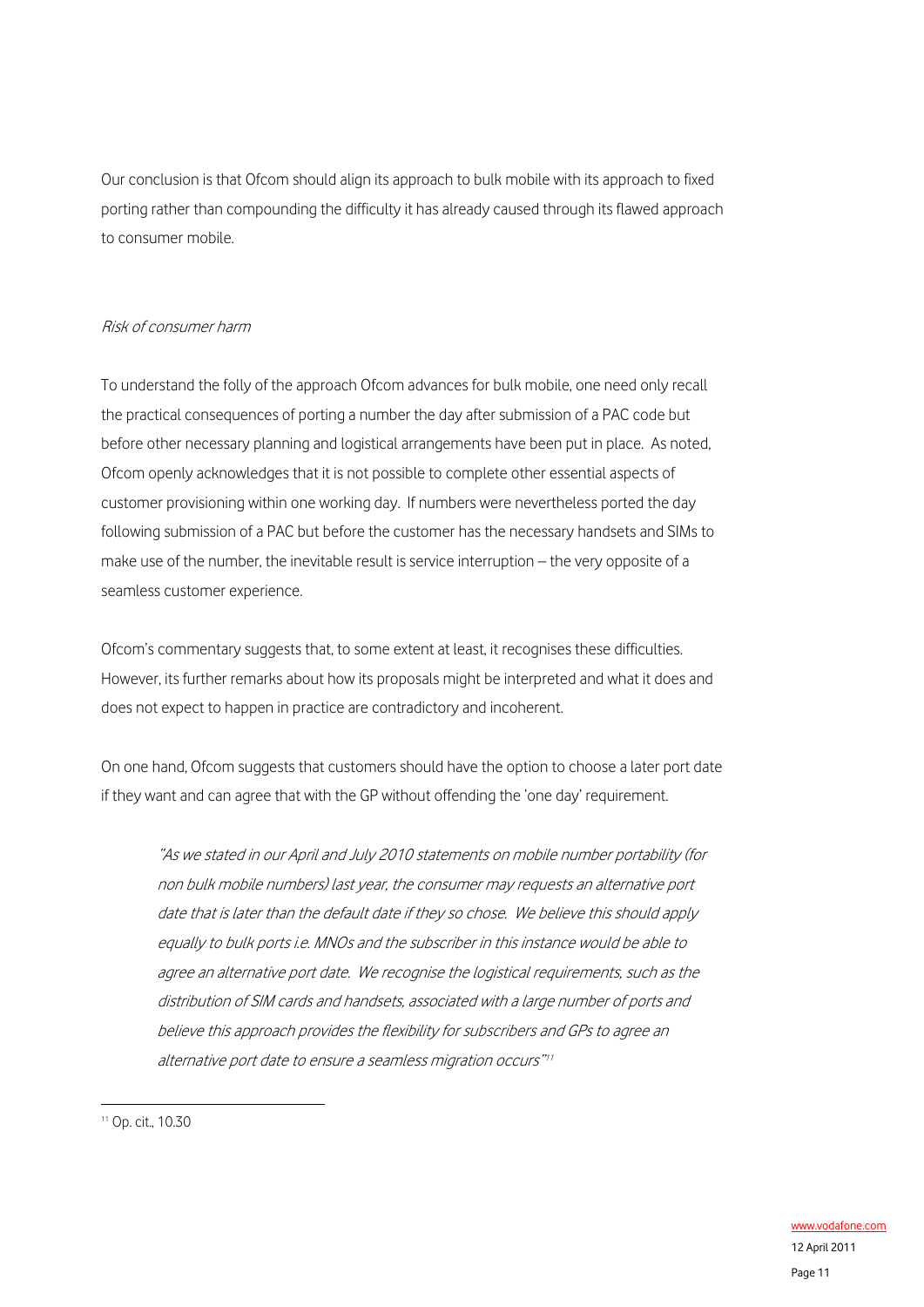A few paragraphs later, Ofcom speculates that in the event GPs get any such one day porting requests they are unlikely to be able and willing to service them, implying that GPs are at liberty to decline to accept a request to provide a service they have no practical means of delivering.

"The decision whether to accept a request from a bulk customers for one day porting would be made by the GP and it is the GP that must facilitate most of the porting process, for example organising the distribution of any new equipment to end-users. However, a decision to accept a request for one day porting would also have consequences for the LP. Our current view is that such requests for one-day porting are (a) quite unlikely to be made in practice, and (b) might not be accepted by a potential GP."[12](#page-11-0)

Yet, a few paragraphs previously, Ofcom appears to suggest that GPs do not, in fact, have a free hand in which they can decline to accept one day porting requests. On the contrary, Ofcom suggests that if subscribers are given the impression that they have no option (which would be the case if GPs routinely declined to accept next day porting requests they could not practically or responsibly meet) Ofcom would consider opening an investigation for non-compliance.

"However, we note that providers should not use this [i.e. the facility to agree a later port date described at paragraph 10.30] as an opportunity to make subscribers feel that they have no option but to agree to a different port time. If Ofcom were to have evidence of such undue influence, we would consider opening an investigation under GC18 for non-compliance with its obligations."<sup>[13](#page-11-1)</sup> (Emphasis added)

Put simply, Ofcom cannot have it both ways. Either, GPs are free to decline to offer one day porting without falling foul of GC18 or they are not.

<u>.</u>

<span id="page-11-0"></span><sup>12</sup> Op. cit., 10.34

<span id="page-11-1"></span><sup>&</sup>lt;sup>13</sup> Op. cit., 10.31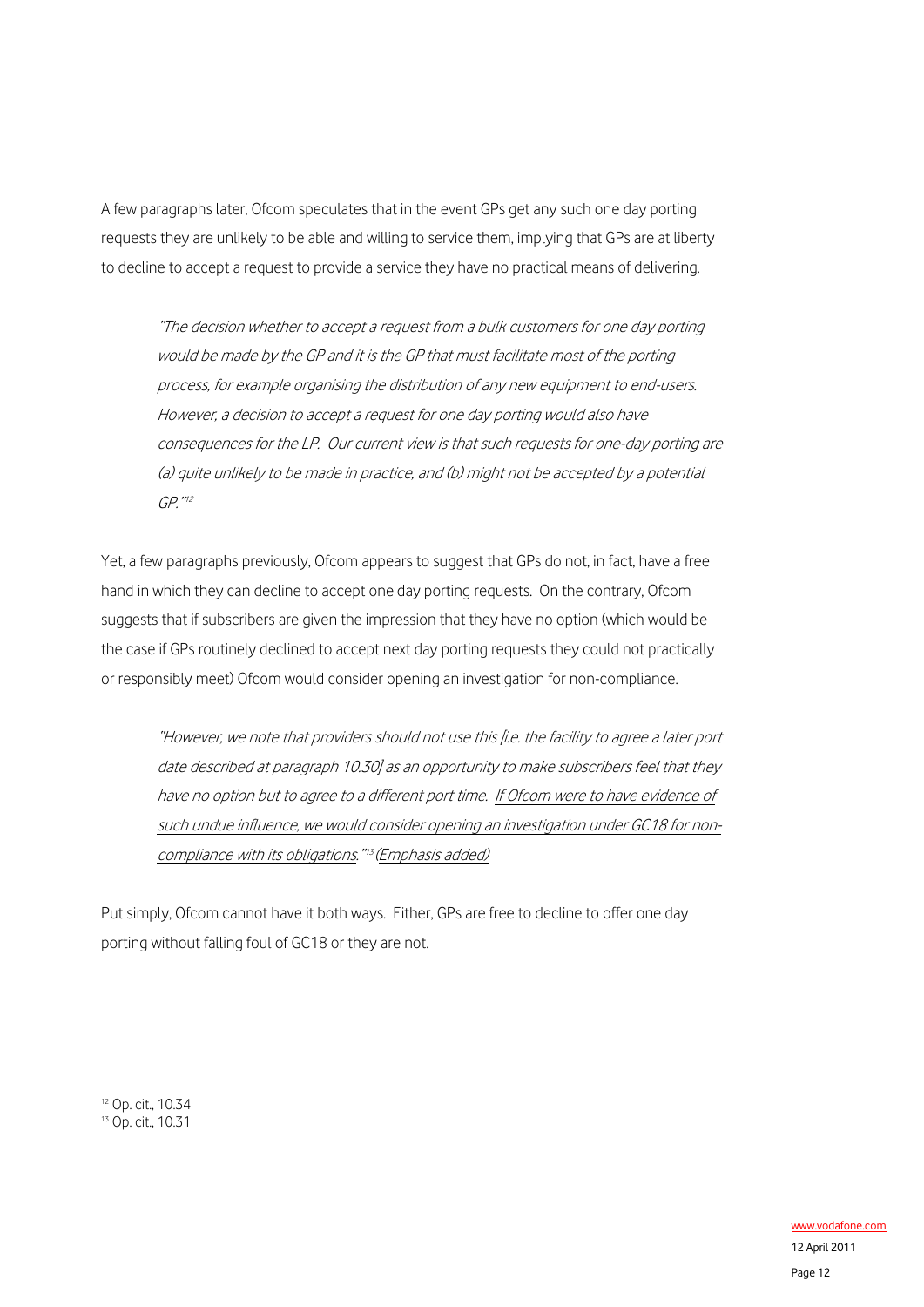### Misinterpretation of the Common Regulatory Framework (CRF)

Vodafone remains of the view that it makes no sense to suggest that a GP, rather than a LP, faces any regulatory obligation at all. There is no general obligation under the CRF on CPs (other than specifically designated SMP or USO CPs) to take on new customers, let alone to take them on on particular terms. Accordingly, CPs are perfectly at liberty to decline to provide services (including the ability to port in numbers) to prospective customers.

Similarly, consumers do not have an unqualified right to port in their number to any network of their choosing. Rather, if they can find a new provider prepared to take them on with their old number, they have a right exercisable against their old provider to let them take their number with them.

At root, there is no need for regulatory rights and obligations in relation to gaining providers because CPs operating in a competitive market have every incentive to accommodate the wants and needs of prospective customers on appropriate commercial terms. That is why regulatory obligations in relation to number portability have always been essentially directed at losing providers as Ofcom itself has previously recognised.

Ofcom's view is recorded plainly at 5.51 of its July 2007 Statement<sup>[14](#page-12-0)</sup>, which states:

'This statement makes no specific proposals in relation to bulk ports of 25 numbers of more. Ofcom has noted comments received in this regard. Ofcom also notes the comments of respondents with regards to complex ports for business customers involving porting of less than 25 numbers. Ofcom appreciates that certain subscribers may consider broader issues to be of more importance than porting lead times when changing provider. However, the requirement to port numbers within a specified time does not bind the Recipient Provider. Therefore, in the event that a Recipient Provider requires additional time in which to establish the contractual package or to deliver handsets, it may agree a longer porting lead time with the subscriber. The Recipient Provider is able to determine when to make a

<span id="page-12-0"></span><sup>14</sup> <http://stakeholders.ofcom.org.uk/binaries/consultations/gc18review/summary/numberportability.pdf>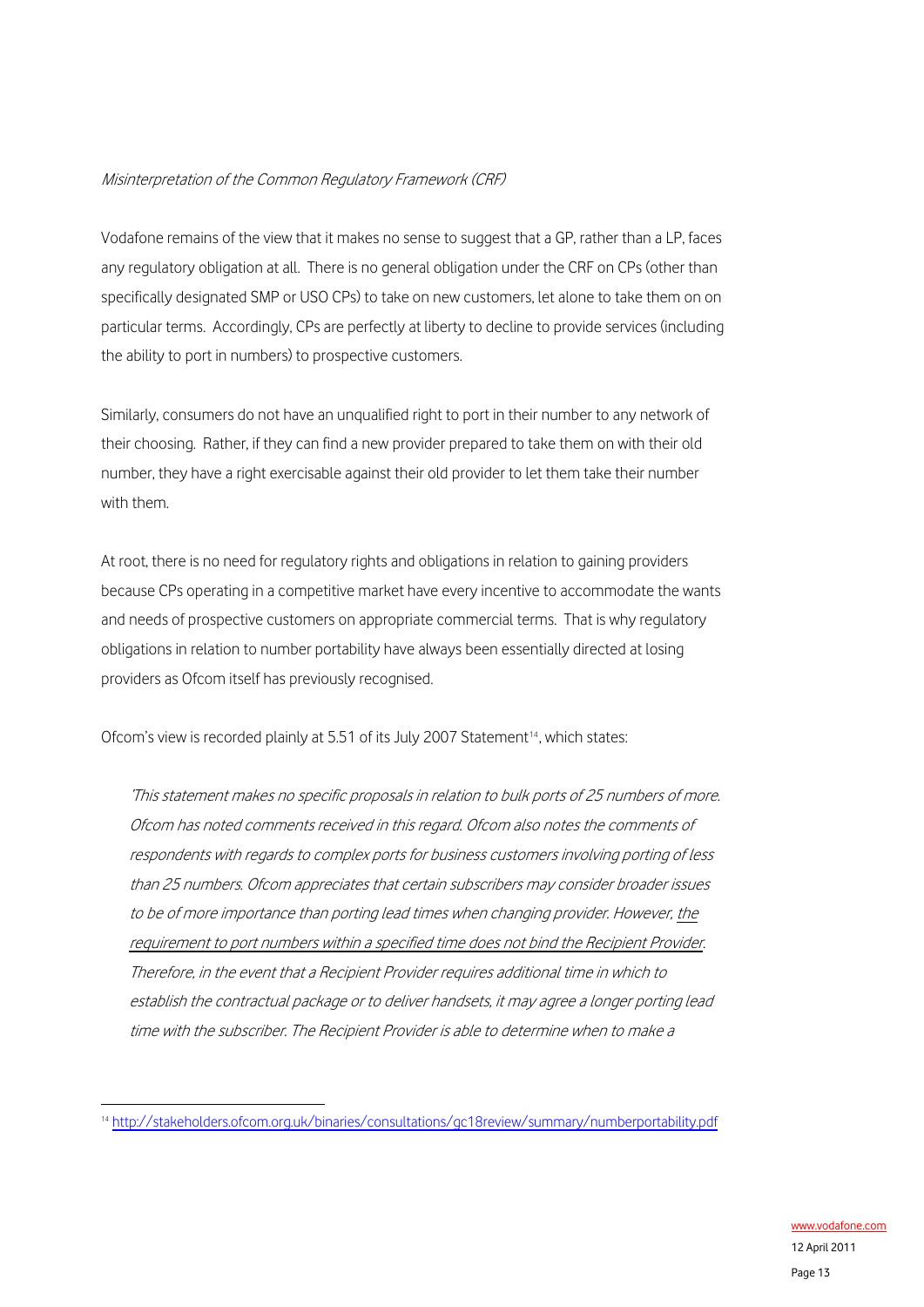# request to the Donor Provider at which time the obligation under General Condition 18 to port will be applicable.' (Emphasis added)

This analysis, which remains valid, is consistent with Ofcom's proposed approach to fixed porting, but not with its more recent (erroneous) approach to mobile porting. The appropriate response is not to invent a new and inconsistent doctrine for mobile porting, consumer or bulk, but rather to apply long-established principles consistently to fixed and mobile alike.

# Q10. Do you agree with our proposed approach to the porting compensation scheme requirement?

Vodafone welcomes Ofcom's suggestion on what the comparable level of compensation could be for mobile subscribers and that compensation in the event of a delay or fault with porting does not have to be proactive. Vodafone does have some concerns in principle and in practice however.

Compensation in fixed is there because of loss of service and considering that a "delay or fault in porting is analogous to a delay or fault in service provision"<sup>[15](#page-13-0)</sup> is surely not reflective of consumer experience. Just in common sense terms, not having your number ported but being able to use all your services on the one hand, and not having any service at all on the other, are simply not the same thing. Having a compensation scheme in place for loss of service makes sense; having one in place for a delayed port makes much less sense. We would recommend to Ofcom therefore that the compensation scheme is restricted to those instances where the consumer loses service.

Vodafone recognises that the switching process could potentially already be subject to ADR, but putting a specific requirement around porting compensation may just add to a cost the market as a whole bears. Vodafone has explained its views on the costs of ADR to Ofcom<sup>[16](#page-13-1)</sup>; of specific importance are the cost of claims and the cost of maintaining the scheme as a whole.

<span id="page-13-0"></span><sup>&</sup>lt;sup>15</sup> Op. cit., 10.56

<span id="page-13-1"></span><sup>&</sup>lt;sup>16</sup> Vodafone response of 24 November to Ofcom's 'Review of Alternative Dispute Resolution Schemes -Call for Inputs', published on 20 October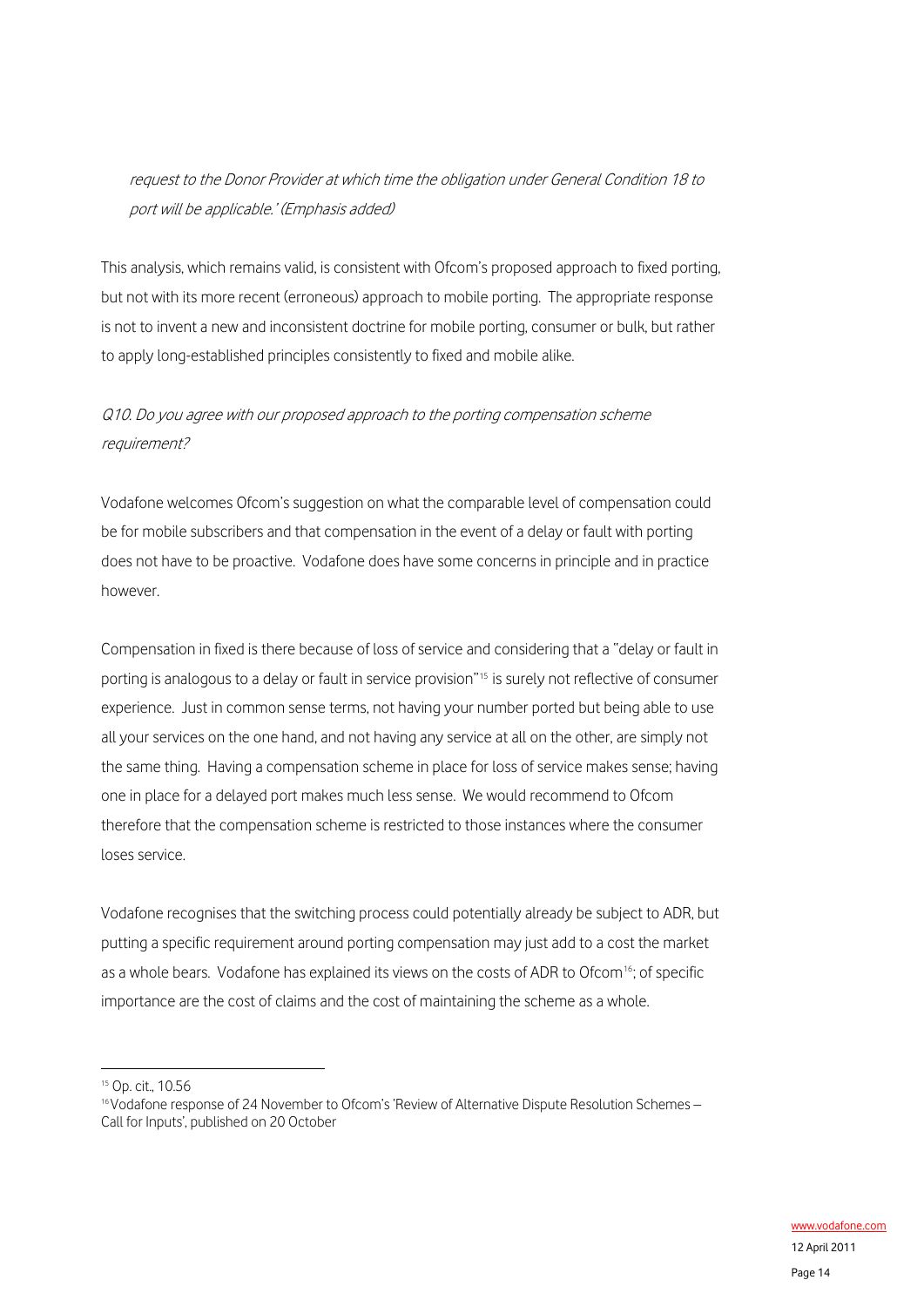At 10.53 Ofcom observes that: "At the moment, subscribers can access a CPs ADR scheme eight weeks after lodging their initial complaint with a CP" and that: "This would also seem an appropriate timeframe to apply to porting compensation claims." Vodafone would remind Ofcom of its new policy from the July 2010 Complaints Handling Statement that: "A CP must promptly issue a written Deadlock Letter when requested by a Complainant"<sup>[17](#page-14-0)</sup>. This means that the eight week 'cooling off' period does not necessarily apply, negating any suggested conclusion that this period of time ameliorates the burden of the new regulation.

Ofcom observes that: "[porting compensation scheme] costs will ultimately be borne by the CP responsible for the delayed port, so all CPs will have an incentive to keep such costs to a minimum". This seems to misunderstand the porting process as well as network behaviour. Working out in each instance which network is responsible for a port delay does not seem a productive use of time and practically it would seem likely that the gaining network would have to pick up the cost of the compensation<sup>[18](#page-14-1)</sup>. It would be impractical and arguably not possible for the losing provider to provide such compensation, given the consumer would no longer be its customer. It furthermore does not seem a productive use of time to develop a complicated reciprocal money-flow arrangement between operators for the small amounts of money that very occasionally have to be moved around. And all this is predicated on the fact that a network, rather than the Syniverse system or the consumer, was at fault.

According to Ofcom's own research consumers are happy with switching in mobile. Against this background, a complicated, burdensome scheme, with little or no benefit for consumers, is not a sensible approach as consumers who feel that they have been delayed for some reason are already entitled to go through the complaints and ADR processes. Therefore any porting compensation scheme should be limited to those customers who have lost service.

<span id="page-14-0"></span><sup>&</sup>lt;sup>17</sup> In July 2011, clause 4 of the mandatory 'Code of Practice for Complaints Handling' comes into effect':<br>http://stakeholders.ofcom.org.uk/binaries/consultations/complaints\_procedures/statement/statement.pdf

<span id="page-14-1"></span> $18$  Though porting obligations clearly cannot attach to gaining providers, as there is no obligation to accept the customer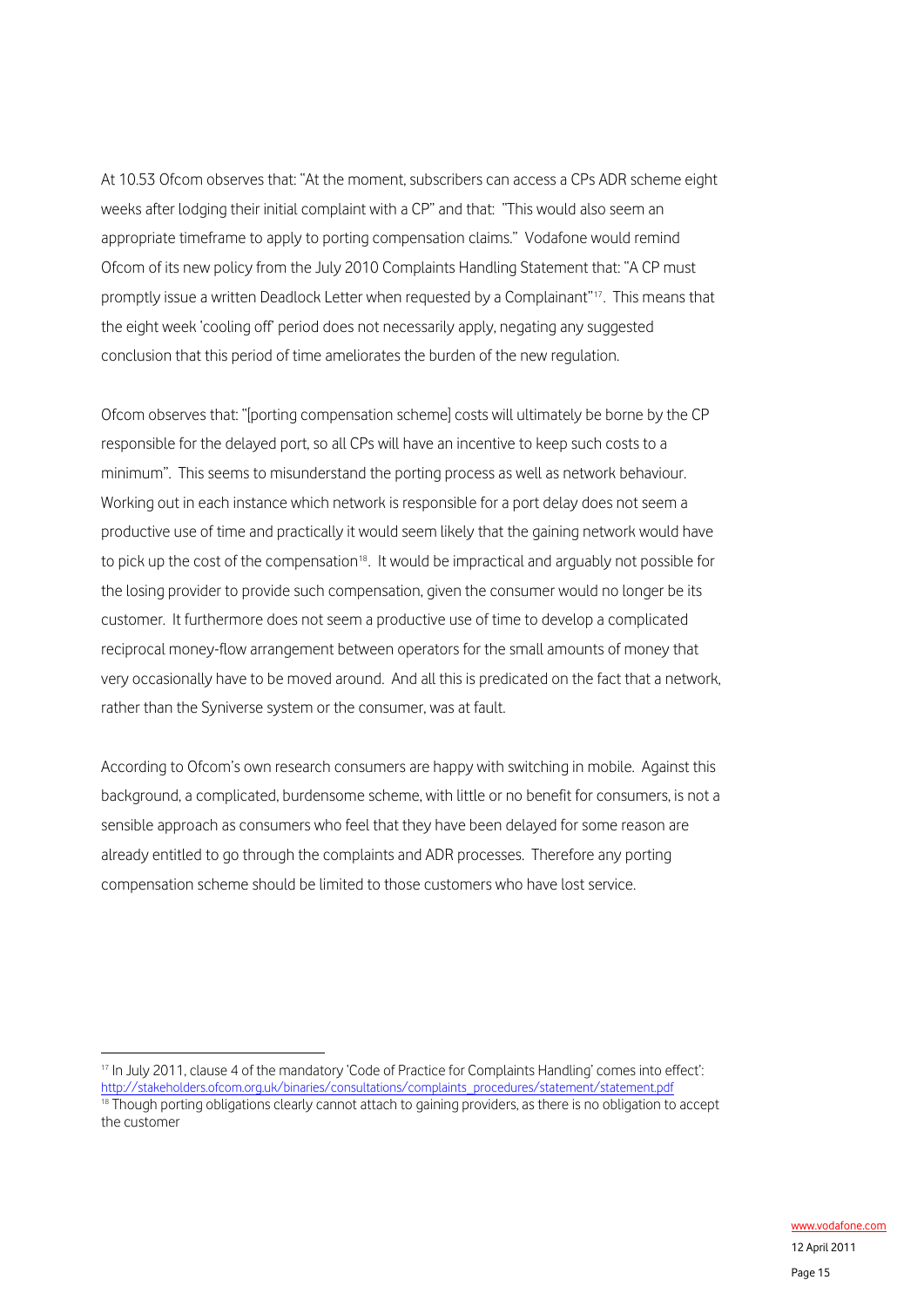Q11. Do you agree with our proposed approach on requirements relating to ensuring access to all numbers within the Community, the charging of ETNS numbers and calling the hotline for missing children on 116000?

As Ofcom observes access to geographic numbers across the EU is already provided and that access to international numbering plans, if not already provided, is subject to technical and economic feasibility. Vodafone welcomes the blocking of access to numbers and services on a case-by-case basis where justified by reasons of fraud and misuse.

Vodafone would urge Ofcom to monitor any development of the potential ETNS to ensure that consumers and communications providers are protected from any misuse. For example, there may be serious questions over the ability of national or European authorities to protect consumers from fraudulent premium rate services running over the ETNS.

Vodafone has no objection to Ofcom's proposals on 116 000, but would remind Ofcom of our previous concerns over consumers' recognition and memory of specific numbers (except 999) and the value of prefixes staring '11' in the UK.

Q12. Do you agree with the proposed obligation on universal service providers to notify us when they are disposing of part or all their local access network assets?

No comment.

#### Miscellaneous

Vodafone does not see it as helpful to extend rules that apply to consumers to end-users, which can include businesses. Different treatment should be given to business-to-business dealings compared to consumer relationships. Reasons include:

1. The strength of the bargaining positions of the parties relative to each other. The courts may assume that businesses should be in a better position to protect themselves than consumers dealing with a business.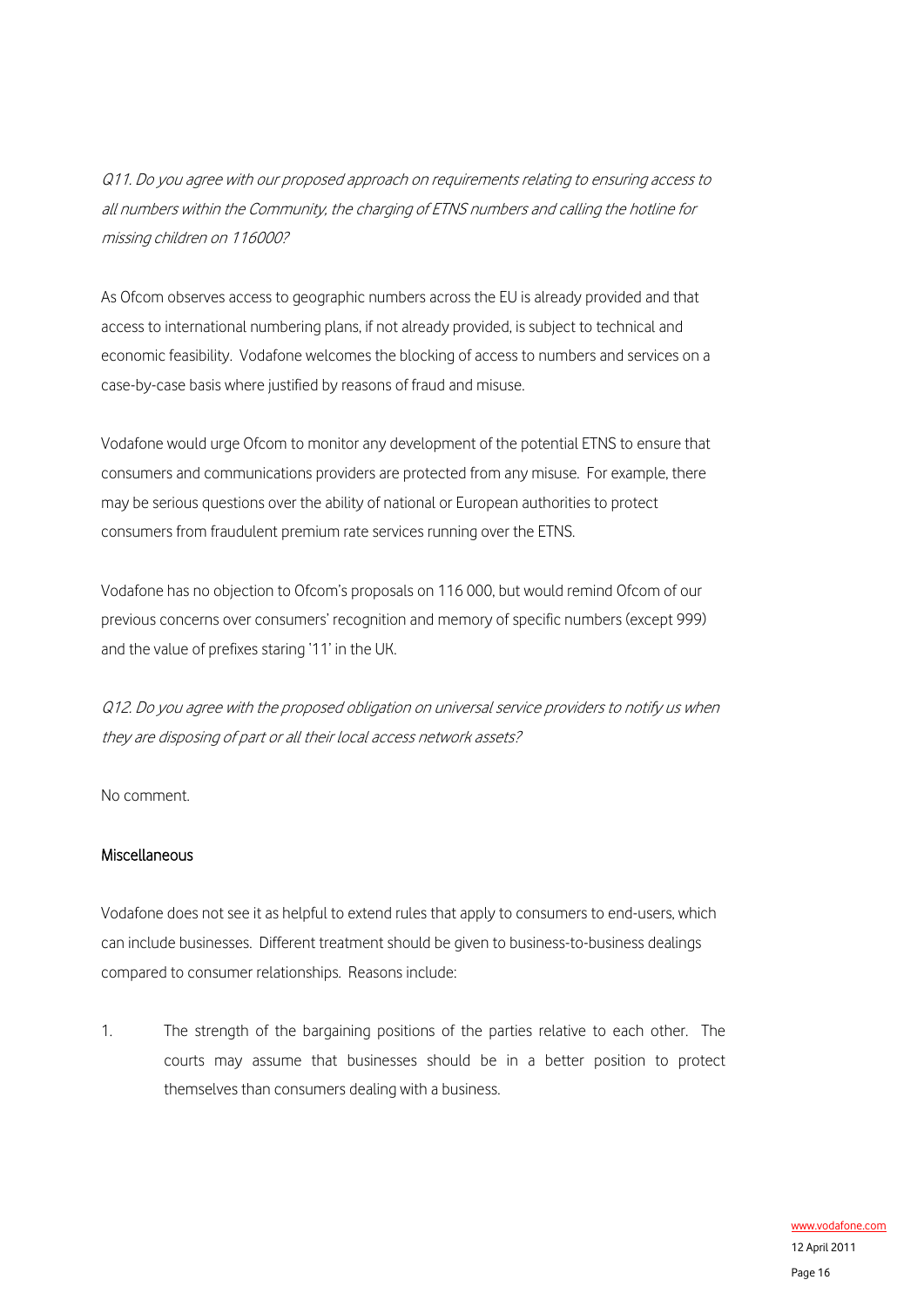- 2. Inequality of bargaining powers between business and consumers. One party to the contract/agreement may have more or better alternatives than the other party. This results in one party having greater 'power' than the other to choose not to take the offer and makes it more likely that this party will gain more favorable terms based on competition and choices.
- 3. Whether the customer received an inducement to agree to the term, or in accepting it had an opportunity of entering into a similar contract with other persons, but without having to accept the similar term. Business customers may have more opportunities to enter into similar contracts with businesses without having to accept similar terms. For example, businesses looking for business customers may offer specific terms in a deal tailored to the business they want to attract because of the level of revenue it can generate. It's very unlikely that a company will create one specific deal for an individual consumer.
- 4. Whether the goods or services sold or supplied are to a special order for the customer. In business-to-consumer relationships, the goods which are the subject of the contract are of a type ordinarily supplied for private use or consumption. However, in businessto-business contracts, the goods might be of a different nature subject to specific requirements of the business customer.
- 5. The ability of the customer to negotiate the terms. Consumer customers will usually be asked to accept a standard form agreement which requires appropriate consumer protections to ensure appropriate fair competition and fair dealings for consumers. Businesses may have specific requirements and can tend to negotiate the terms of a contract with the business supplier.

When assessing the reasonableness of terms forming contracts under the Unfair Contract Terms Act 1977 ('UCTA'), consideration is given to: "a fair and reasonable [term]... having regard to the circumstances which were, or ought reasonably to have been, known to or in the contemplation of the parties when the contract was made". It may be reasonable to assume that a business will have a different bargaining power compared to a consumer, and a business may have a better 'legal' understanding of the consequences of certain contractual terms compared to a consumer.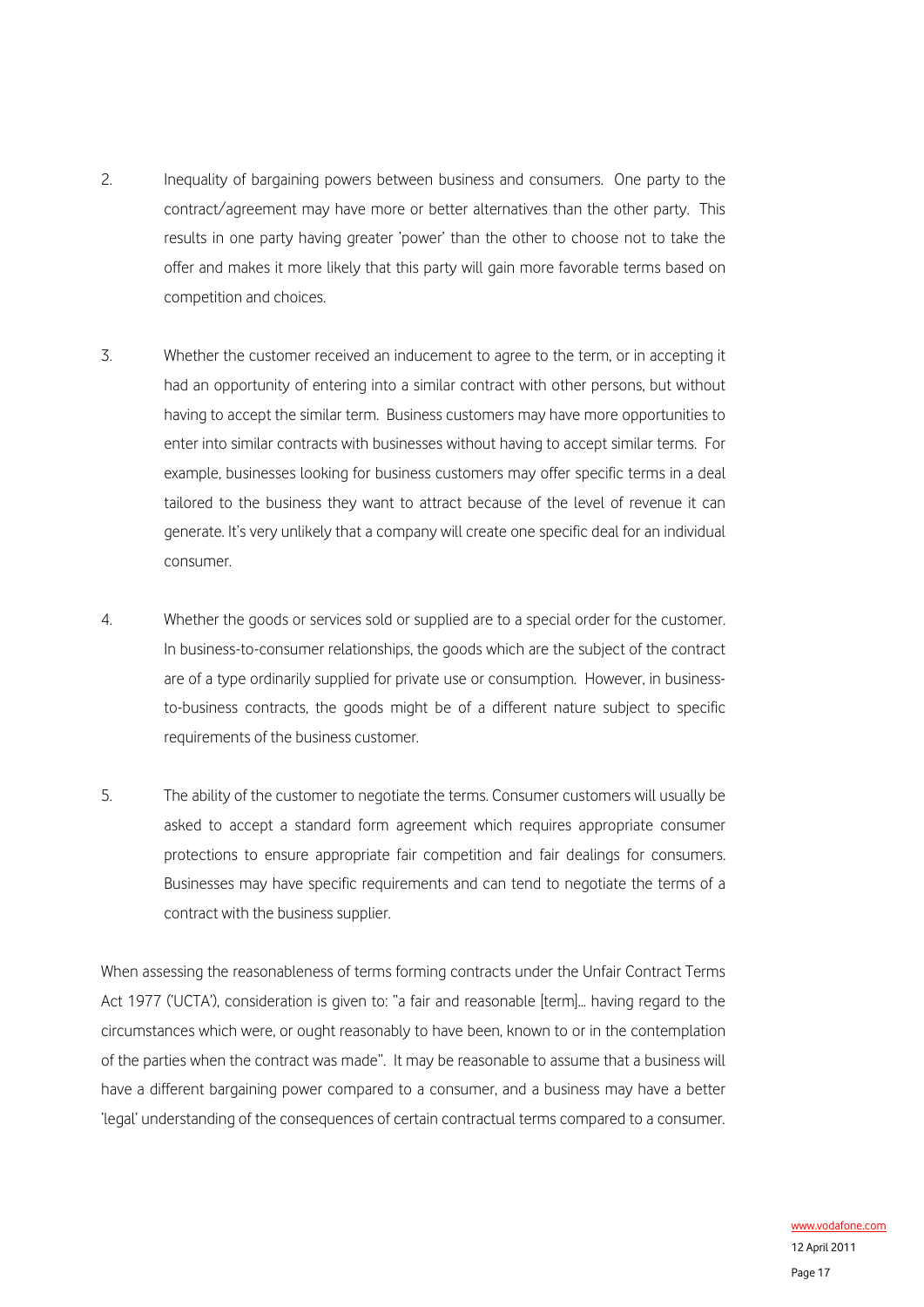The extension of the consumer-facing General Conditions to business users is an unnecessary burden on CPs.

## Vodafone Ltd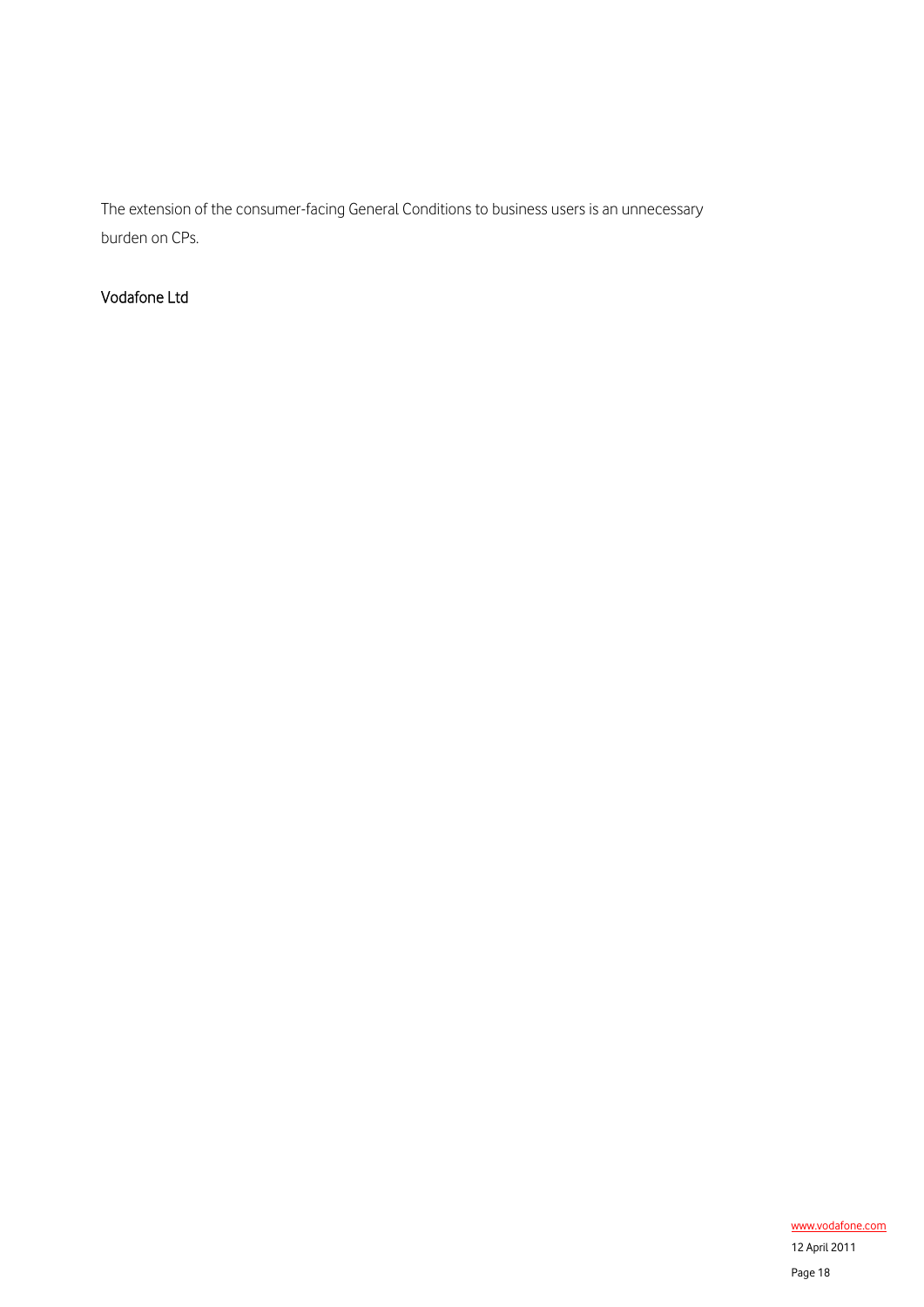### LEGAL ANNEXE

#### **Summary**

As currently articulated, Ofcom's proposed modifications to the regulatory regime for mobile bulk ports is likely to be flawed and vitiated for a number of clear and compelling reasons:

- (i) the approach stems from an erroneous interpretation and inconsistent application of the revised provisions of the USD relating to number portability; and/or
- (ii) Ofcom has to date failed to discharge the burden upon it to ensure that its proposed course of conduct is consistent with its statutory obligations when modifying a General Condition.

We therefore invite Ofcom to reconsider its proposed modifications to the regulatory regime governing mobile bulk ports. Specifically, we would urge Ofcom to adopt a course of action that is compatible with the principles of proportionality and legal certainty.

#### Misinterpretation and inconsistent application of Article 30 of the USD

As noted above, Vodafone continues to question the way in which Ofcom is seeking to construe the revised version of Article 30 of the USD when proposing changes to the regulatory regime for mobile number portability.

There are no clear grounds, on a reading of the USD, for the argument set out at paragraph 10.29 of the consultation document that the one-day porting obligation is to apply from the point when the customer presents the PAC to their new provider and concludes an agreement for the provision of mobile airtime services by that provider. In this respect, the actual provisions of the USD are, for the purposes of this analysis, particularly instructive: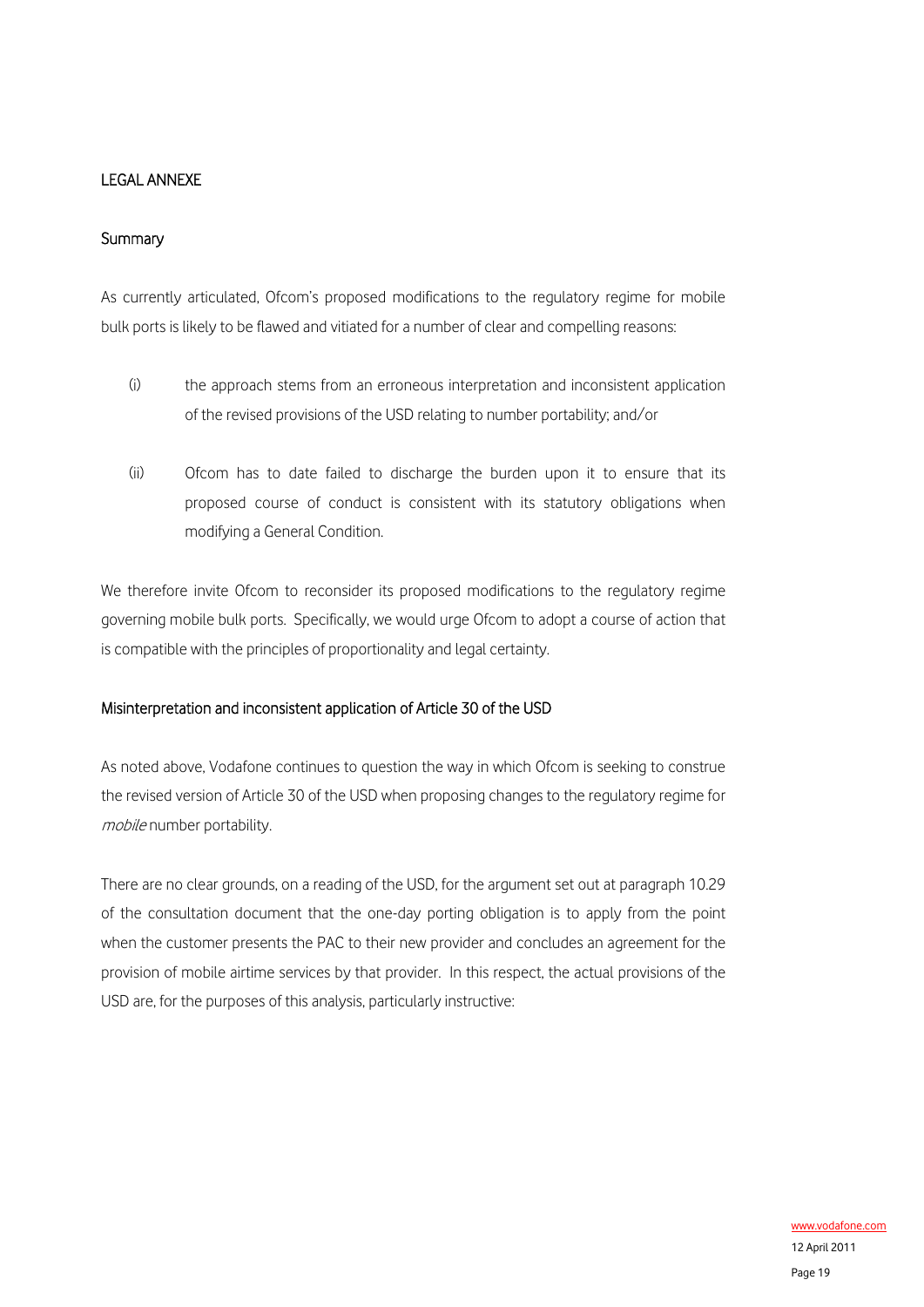"Porting of numbers and their subsequent activation shall be carried out within the shortest possible time. In any case, subscribers who have concluded an agreement to port a number to a new undertaking shall have that number activated within one working day."[19](#page-19-0)

Had it been the intention of the legislature for the one-day porting obligation to apply from the moment that a customer concluded an agreement with a new provider, it would have been explicit on the face of the directive. Yet, Article 21 of the Citizens' Rights Directive, which amends the existing provisions of the USD relating to number portability does not make such a stipulation.

Indeed, Ofcom itself only a few paragraphs later in the consultation document proposes that the amended Article 30 is capable of being interpreted entirely differently in the context of the regime governing number portability in the fixed line market. Where customers wish to port their number to a new fixed line provider, the obligation to port a number will be triggered only when such an agreement is concluded over the mechanics of the port between the existing provider and the new provider.

Noticeably, the obligation is not to apply to the new fixed line provider when the customer enters into a contractual arrangement with that provider, but when the new provider formally issues the request to the existing provider to be transferred:

"we propose that the one working day port requirement applies from the point that the request for activation has been made by the GP to the LP i.e. after the consumer protection steps and line provisioning have been completed."[20](#page-19-1)

Ofcom subsequently goes on to clarify that:

"…it is the port activation that must take place within one working dayfrom when the GP requests activation from the LP."[21](#page-19-2)

<span id="page-19-0"></span><sup>19</sup> Directive 2009/136/EC of the European Parliament and of the Council [2009] OJ L 337/1, Article 21 (amending Article 30 of the Universal Service Directive)

<span id="page-19-2"></span><span id="page-19-1"></span><sup>&</sup>lt;sup>20</sup> Ofcom General Conditions and Universal Service Conditions consultation, 10.40<br><sup>21</sup> Op. cit., 10.44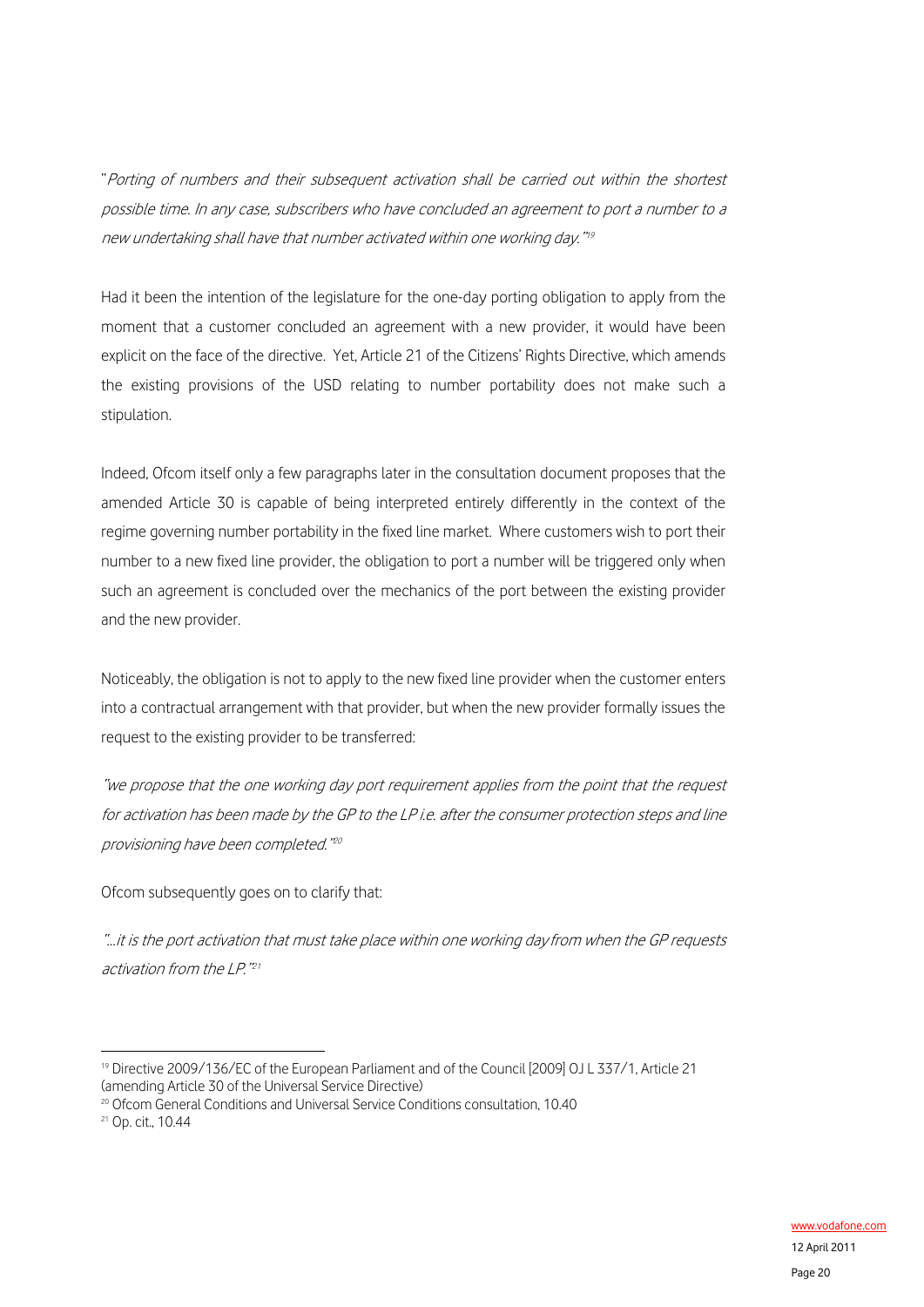Ofcom considers that such its approach to fixed line porting is justifiable given that there is a risk that an alternative approach would potentially result in consumers losing their service:

"porting might take place before a line is ready which could result in an unintentional loss of service for the subscriber."<sup>[22](#page-20-0)</sup>

In the context of porting in the mobile market (whether for consumer or bulk ports), similar preparatory steps and agreement are needed between the existing and the mobile communications provider for mobile numbers to be ported. Indeed, Ofcom also recognises that the mobile bulk porting process is not without its own complexity:

"The planning for a bulk port, potentially involving hundreds or even thousands of numbers, is therefore a detailed logistical exercise that can take a number of weeks (or months) to plan and is usually tied in with contractual periods which are known well in advance."<sup>[23](#page-20-1)</sup>

It is therefore entirely possible that a similar scenario could arise – because of the logistical and planning issues – in the context of a mobile bulk port in the mobile market where a corporate customer would be left without service if Ofcom were to formally mandate an obligation to ensure that a port were to take place in one day.

Ofcom's response is to this possible outcome is to suggest that the port might be deferred to an alternative date with the agreement of the customer. However, Ofcom then warns mobile operators that it may be minded to take enforcement action where it considers that customers are effectively forced to accept a porting process that will take longer than the prescribed one day.[24](#page-20-2)

Mobile operators will thus be in the invidious position of seeking to advise customers that they will in reality lose service if they wish a bulk port to take place within a day. Simultaneously, they will run the risk that the national regulatory authority may contemplate opening enforcement

<span id="page-20-0"></span><sup>22</sup> Op. cit., 10.43

<span id="page-20-1"></span><sup>&</sup>lt;sup>23</sup> Op. cit., 10.27

<span id="page-20-2"></span><sup>&</sup>lt;sup>24</sup> Op. cit., 10.31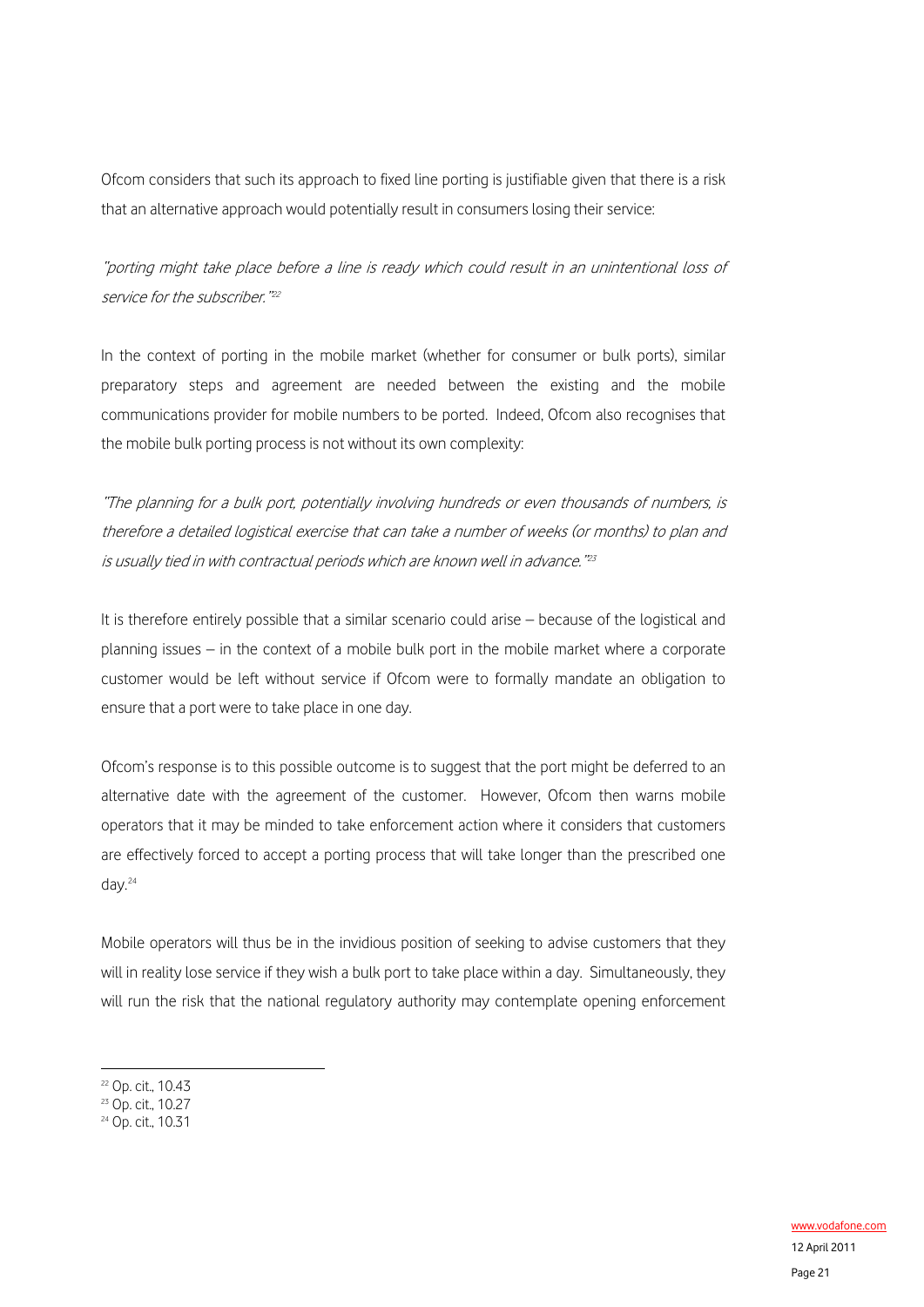proceedings into their commercial arrangements for bulk ports if they consistently advise customers that one day porting along the lines currently envisaged by Ofcom is not feasible.

Vodafone would therefore suggest that Ofcom's interpretation of Article 30 of the USD in relation to the regulation of fixed line porting as articulated in paragraphs 10.39-10.46 of the consultation document is more likely to be consistent with the provisions of the USD.

However, if Ofcom does indeed accept that Article 30 of the USD is capable of the construction proposed at paragraphs 10.39 to 10.46 of the consultation, then it has failed to provide a clear explanation for why an entirely inconsistent interpretation and approach is being adopted in respect of the regulatory regime governing mobile bulk ports. Specifically, it is difficult to reconcile this difference in interpretation and application of Article 30 of the USD given that the planning and logistical issues that arise in the context of fixed line porting are equally relevant to the mobile bulk porting process. Put simply, a mere assertion at paragraph 10.29 that Article 30 of the USD can be "reasonably interpreted" in the way that Ofcom contends is not sufficiently robust given the very different alternative reasoning and interpretation that is proposed in respect of fixed line porting.

Accordingly, were Ofcom to proceed with its current course of action, it would be likely to be in breach of its obligation, pursuant to the Communications Act 2003, to act in a consistent and transparent manner when undertaking its regulatory duties.

## Proposed approach is not compatible with Ofcom's obligations when modifying a General Condition

However, putting aside the issue of the inconsistent application of the USD, even if Ofcom's proposal were simply to be considered on its merits, there is no evidence that the proposed changes to the regulatory regime governing bulk ports of mobile numbers would be capable of satisfying Ofcom's statutory obligations when modifying a General Condition. These obligations are set out below.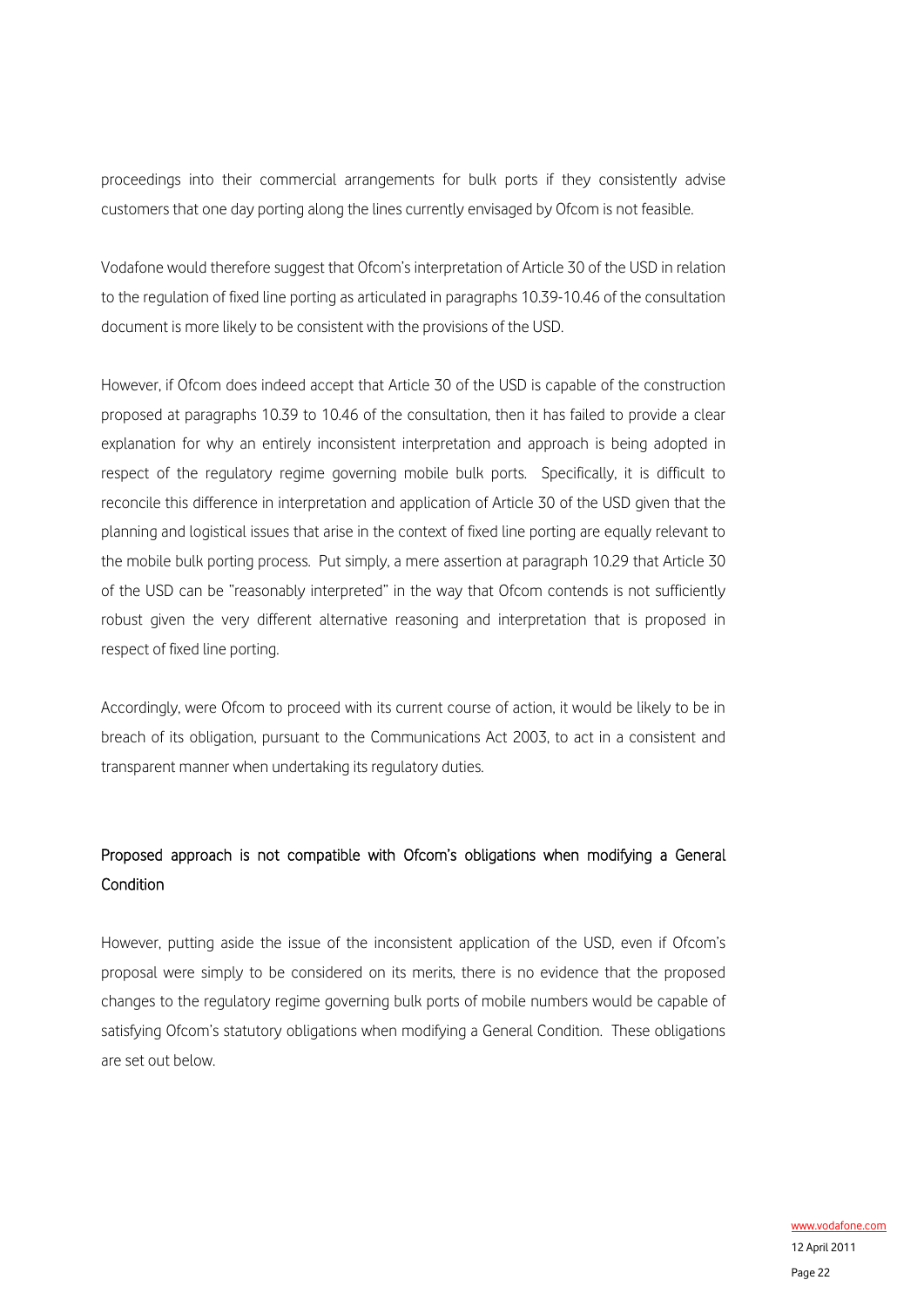The Communications Act 2003 provides that Ofcom must ensure that any modification to a General Condition is:

"(a) objectively justifiable in relation to the networks, services, facilities, apparatus or directories to which it relates:

(b) not such as to discriminate unduly against particular persons or against a particular description of persons;

(c) proportionate to what the condition or modification is intended to achieve; and

 $(d)$  in relation to what it is intended to achieve, transparent.<sup>[25](#page-22-0)</sup>

More generally, Ofcom is bound by its wider duty to ensure it gives effect to:

"(a) the principles under which regulatory activities should be transparent, accountable, proportionate, consistent and targeted only at cases in which action is needed; and

(b) any other principles appearing to OFCOM to represent the best regulatory practice."[26](#page-22-1)

Ofcom currently asserts that these obligations in relation to the proposed modification of the current regulatory regime governing mobile number portability would be met. With respect, Ofcom has not provided any evidence that substantiates this assertion. Any decision to proceed on the current basis would be therefore be invalid due to a clear deficiency in reasoning.

Indeed, if each of these limbs is examined in turn, it is clear that none of them would be likely to be satisfied if Ofcom were to proceed to adopt its current course of action in respect of mobile bulk ports.

<u>.</u>

<span id="page-22-0"></span><sup>&</sup>lt;sup>25</sup> Communications Act 2003, section 47(2)

<span id="page-22-1"></span> $26$  Op. cit., section  $3(3)(a)$  and (b)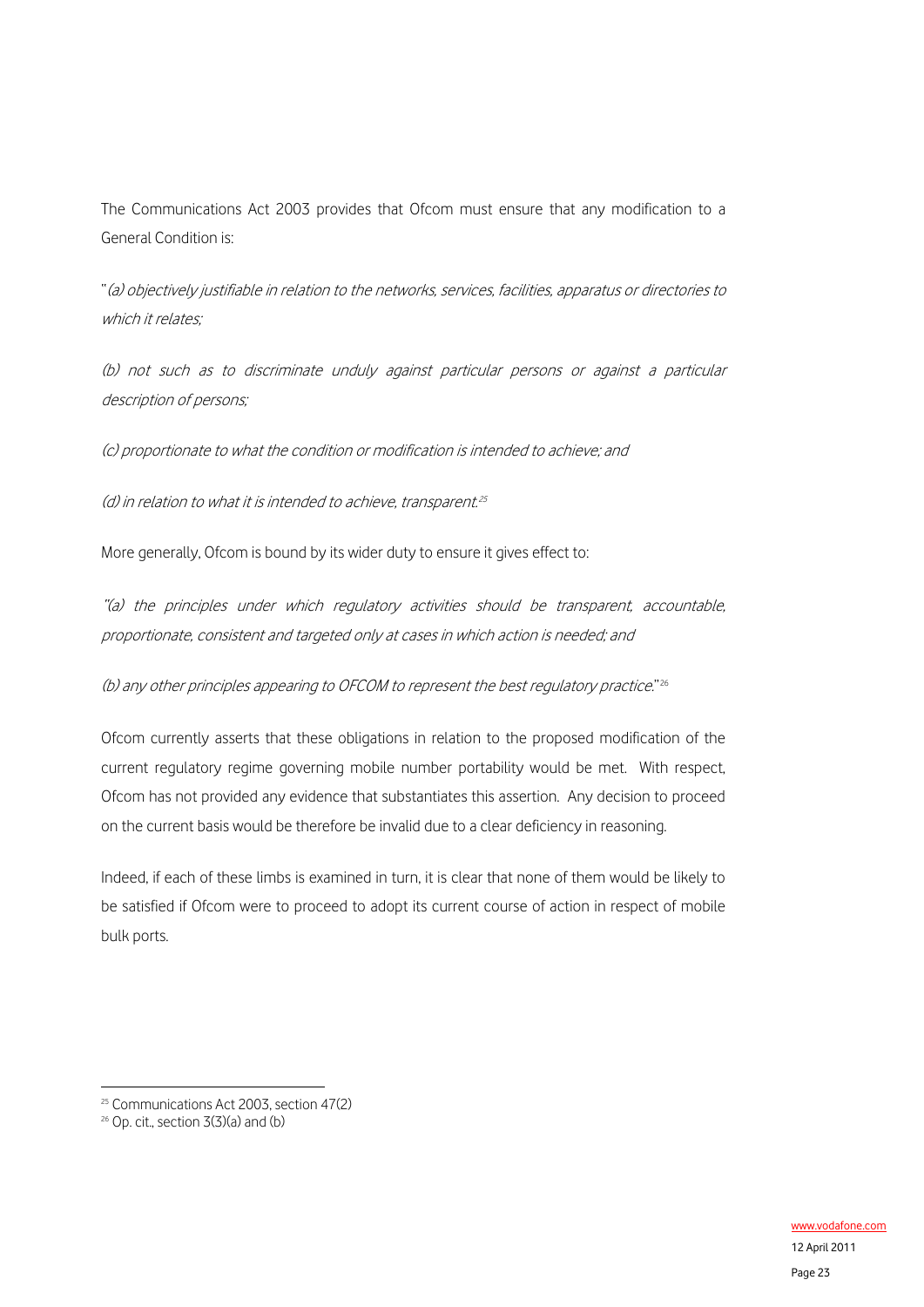#### No objective justification

Ofcom has not provided any evidence that the current system for bulk ports is somehow failing to address the needs of mobile consumers that wish to port in excess of 25 mobile numbers. Indeed, to the contrary, Ofcom concedes that the current bulk ports process operates effectively for larger corporate customers who attach greater weight to their numbers being ported seamlessly on a given day (rather than the speed at which the numbers are ported):

"The available evidence suggests that business subscribers are more interested in knowing when exactly porting will take place and a smooth migration process, rather than completing the port process in a shorter time frame."[27](#page-23-0)

This is entirely logical, given the potential range of mobile numbers and equipment that may be involved in a part. Given Ofcom's recognition of the needs of corporate customers, it is difficult to understand the justification for its proposed course of action. This is particularly the case when, less than a year ago, Ofcom advised industry stakeholders:

"Our [previous] consultation [in August 2009 in relation to mobile number portability] was primarily about the arrangements for consumer ports, because we had not identified any evidence of harm arising from the bulk porting process."[28](#page-23-1)

Given Ofcom's own findings, the case for further regulatory intervention at this time remains unjustified.

#### Inconsistent approaches to mobile and fixed porting

1

As described above, mobile operators face a number of challenges when planning a bulk port that may be similar to those encountered by fixed line providers. If Ofcom accepts that these preparatory measures determine the point at which the porting obligation is to arise in the fixed

<span id="page-23-1"></span><span id="page-23-0"></span><sup>&</sup>lt;sup>27</sup> Ofcom General Conditions and Universal Service Conditions consultation, 10.28<br><sup>28</sup> Ofcom, Changes to the Mobile Number Porting Process consultation, 1 April 2010, paragraph 3.11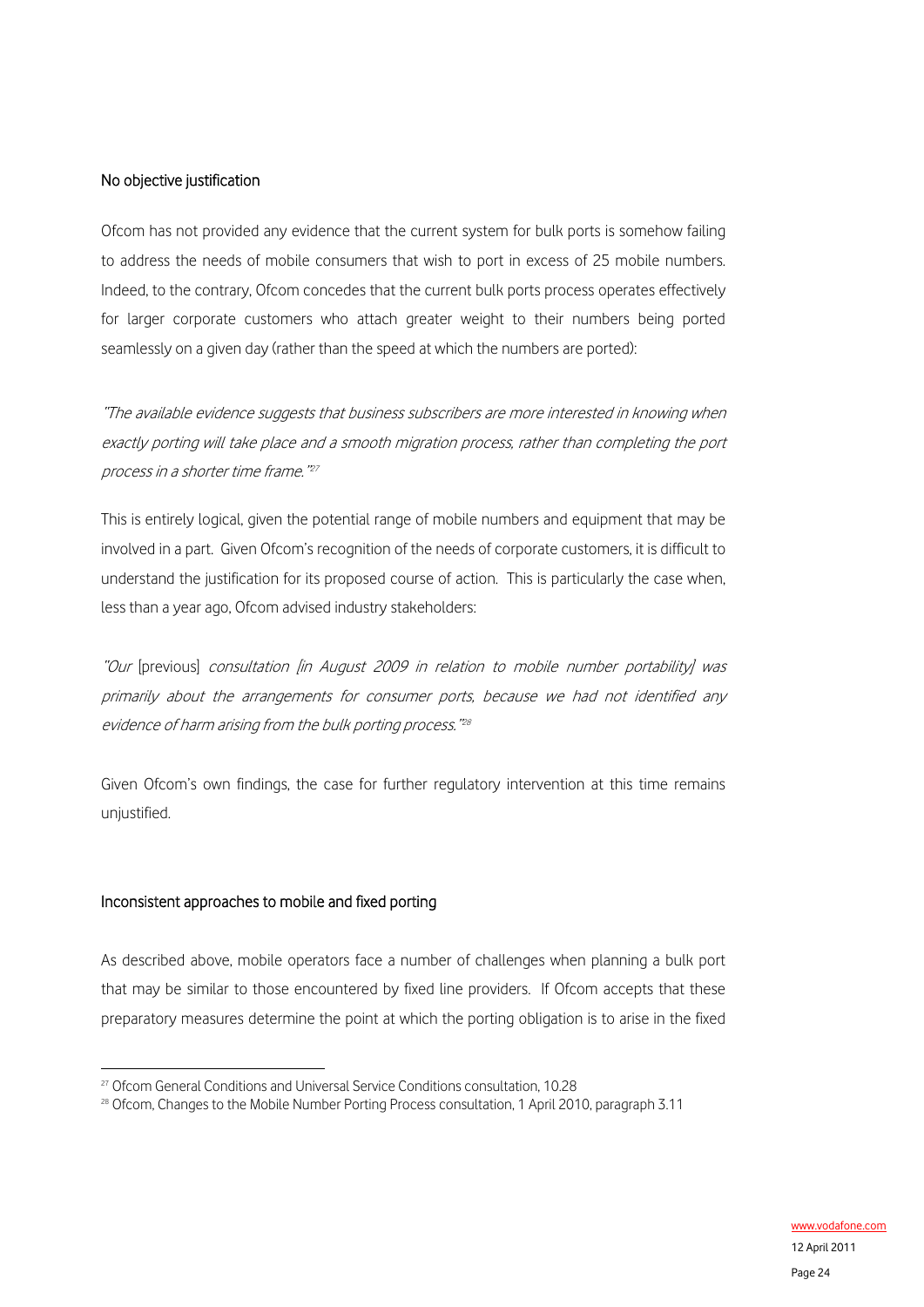line market, then it follows that such considerations should be equally applicable when determining when the one day porting obligation is triggered in the case of bulk mobile ports. The inescapable corollary of this analysis is that Ofcom's current approach would be in breach of its obligation to ensure that any modification to a General Condition is not discriminatory.

#### The proposed approach is disproportionate

The principle of proportionality is well-established in Community law. In simple terms, it means that a Member State must ensure that the measures adopted are necessary and appropriate. Furthermore, when intervention is deemed to be necessary and there are a number of potential courses of action available, the least onerous way of achieving the objective should be adopted.<sup>[29](#page-24-0)</sup>

This is a formulation that the Competition Appeal Tribunal has also adopted when interpreting how Ofcom's duty to comply with the principle of proportionality is to operate in practice:

"The principle of proportionality requires that any action by OFCOM shall not go beyond what is appropriate and reasonably necessary to achieve their stated objectives. Also, where a choice exists between equally effective measures that might be adopted to address a problem, recourse should be had to the least onerous measure that will achieve the stated aims."<sup>[30](#page-24-1)</sup>

Ofcom has identified no obvious problem with the existing arrangements for porting mobile numbers in bulk and has expressly conceded this fact. Accordingly, it is far from clear how further regulatory intervention in relation to bulk ports that will create additional new burdens for mobile operators can be deemed to be compatible with the principle of proportionality.

In this context, if Ofcom were able to identify a compelling need for a change to the current arrangements for bulk ports, Vodafone would expect Ofcom – before proceeding any further – to undertake a full cost-benefit analysis that would be subject to a thorough industry consultation

<u>.</u>

<span id="page-24-0"></span><sup>&</sup>lt;sup>29</sup> Case C-331/88 R v Minister of Agriculture ex parte Fedesa [1991] paragraph 13.

<span id="page-24-1"></span><sup>30</sup> Vodafone v Ofcom [2008] CAT 22, paragraph 22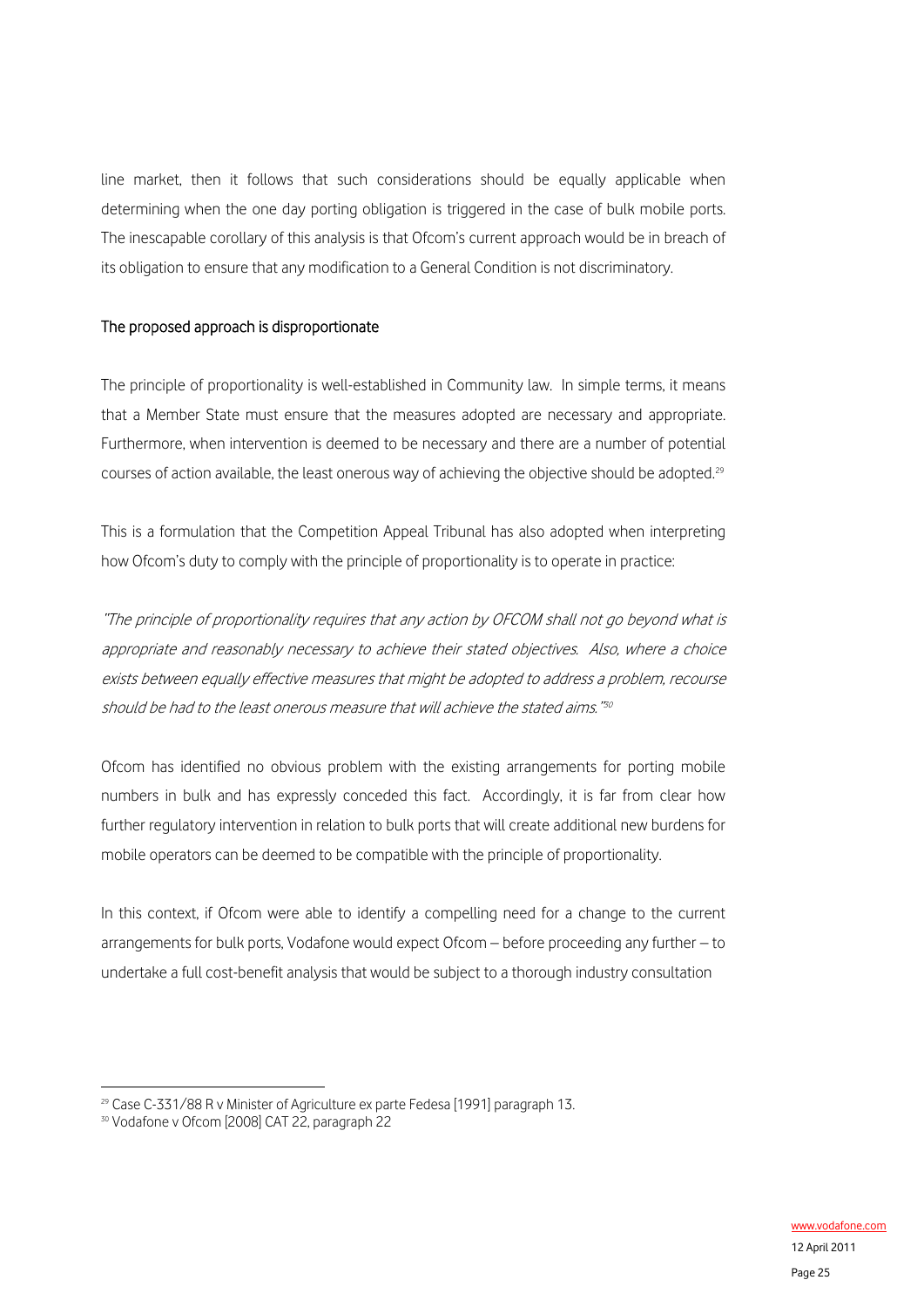#### The proposed approach is ambiguous and creates uncertainty

Ofcom states at paragraph 10.65 of the consultation document that its proposed approach is compatible with the principle of transparency in that: (i) the purpose of the change is clear; and (ii) mobile operators are able to understand what action must be taken in order to comply with the proposed revisions to General Condition 18. Regrettably, on the basis of the approach proposed in the consultation document, this is not the case.

As noted above in some detail, the purpose behind Ofcom's change to the current regime governing mobile bulk ports as set out in the consultation document is far from clear.

In this context, Vodafone would highlight that it is incumbent upon Ofcom to ensure that its transposition of the Directive (a Community harmonisation measure) must be undertaken in a way that ensures that those undertakings subject to the provisions of the Directive are fully aware of their obligations and rights. This has been expressly confirmed by the European Court of Justice:

"…the principle of legal certainty is a fundamental principle of Community law which requires, in particular, that rules should be clear and precise, so that individuals may be able to ascertain unequivocally what their rights and obligations are and may take steps accordingly..." $31$ 

In this case, mobile operators would be left in a position of considerable uncertainty as to their precise obligations if Ofcom were to proceed along the lines proposed in the consultation document.

Ofcom suggests that mobile operators may be free to negotiate alternative porting processes and timetables with customers where appropriate. Where a customer does not wish to agree to an alternative porting process, Ofcom proposes that the mobile operator should decline the request of a customer to port. However, Ofcom then states that mobile operators should "not use this [guidance] as an opportunity to make subscribers feel that they have no option but to

<span id="page-25-0"></span><sup>&</sup>lt;sup>31</sup> Case C-94/05, *Emsland-Starke v Landswirtschaftskammer Hannover*, paragraph 43